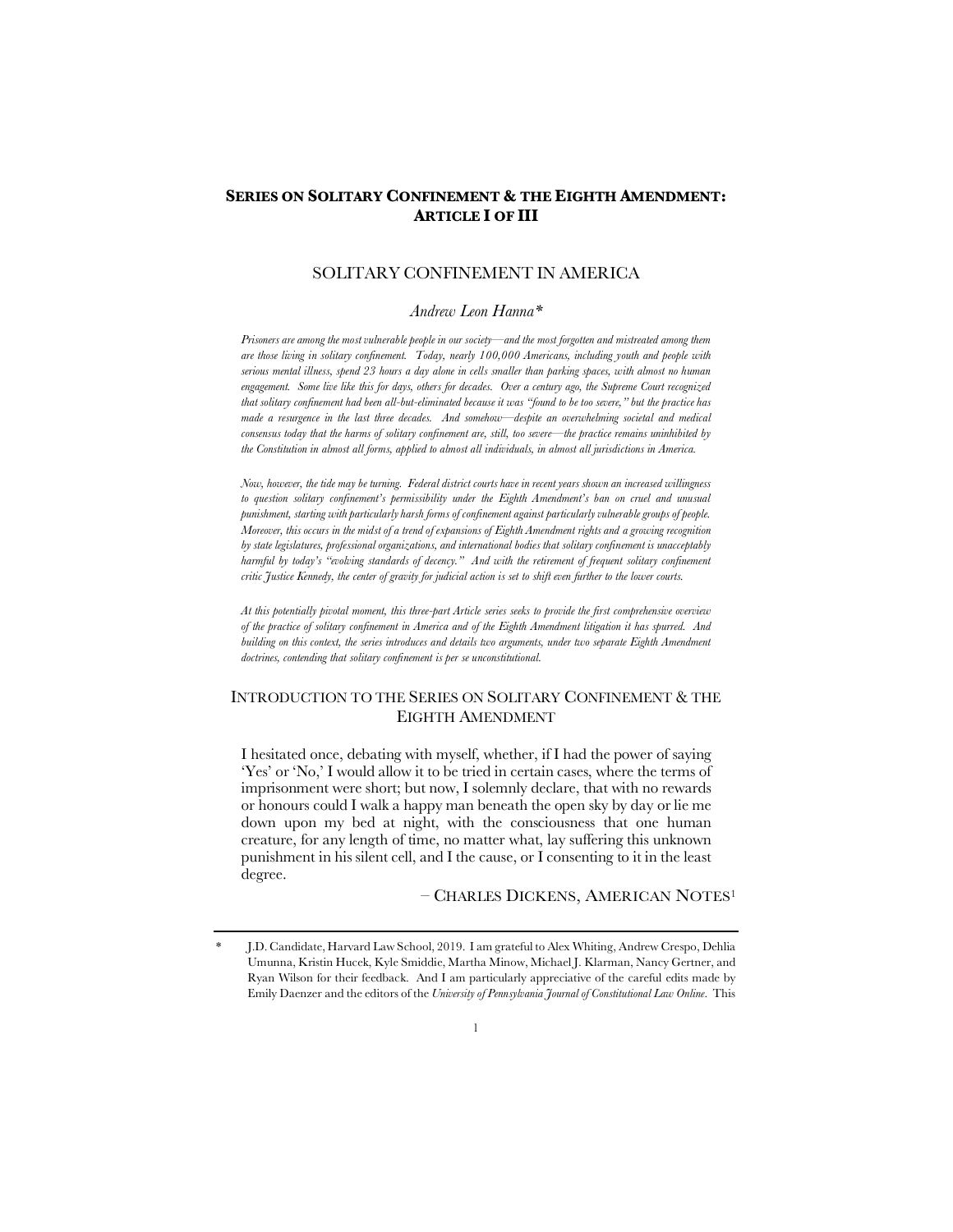"Prisoners are shut away—out of sight, out of mind."2 This statement goes double for those in solitary confinement. Those subjected to solitary confinement cells across every jurisdiction in America are the most forgotten among the forgotten of our society.3 They languish in the darkest corners of the darkest places. Up to 100,000 Americans today—including youth, individuals with serious mental illness, and individuals on death row—live in utter isolation, suffering in sub-human conditions. And yet no one—at least, it seems, not many federal courts and not all state legislatures—seems to care enough to make a substantial change. Prisoners, after all, are often hated in bipartisan fashion.<sup>4</sup>

Despite the Eighth Amendment's ban on "cruel and unusual punishments,"<sup>5</sup> with its foundation of "nothing less than the dignity of man,"<sup>6</sup> no federal court in America has held that solitary confinement is per se unconstitutional. Recent years, however, have seen significant momentum in courts taking action against solitary confinement for particularly vulnerable groups—including youth and individuals with serious mental illness.7 Yet these marks of progress fall short of deeming solitary confinement unconstitutional when applied to the general population. And although these opinions also condemn solitary confinement as a general matter, they can be interpreted as providing lasting legitimacy to the core practice itself.

Left without a per se rule of unconstitutionality, prisoners (sometimes their family members, as some prisoners commit suicide while in solitary confinement) face next-to-impossible odds in court. When it comes to prison conditions, the Supreme Court has operationalized the high-level principles of human dignity underlying the Eighth Amendment into a very specific and complicated test: the "deliberate indifference" doctrine.8 This two-part test requires both a showing of an objectively "substantial risk of serious harm"

piece is dedicated to Brandon Palakovic, described by his parents Renee and Darian as a "funny, vibrant, handsome, intelligent, and loving" young man. Brandon committed suicide in his solitary confinement cell on July 16, 2012, at only 23 years of age.

<sup>1</sup> CHARLES DICKENS, AMERICAN NOTES 112 (Patricia Ingham ed., Penguin Books 2000) (1842).

<sup>2</sup> Davis v. Ayala, 135 S. Ct. 2187, 2209 (2015) (Kennedy, J., concurring).

<sup>3</sup> *See, e.g.*, Alex Kozinski, *Worse than Death*, 125 YALE L.J. FORUM 230, 230 (2016) ("[W]e hear remarkably little about what may be the most severe punishment of all: solitary confinement.").

<sup>4</sup> *See, e.g.*, John Fitzpatrick, Dir., Harvard Prison Legal Assistance Project, Remarks at Harvard Law School (Mar. 2, 2018) ("Prisoners are hated across the political spectrum.").

<sup>5</sup> U.S. CONST. amend. VIII.

<sup>6</sup> Trop v. Dulles, 356 U.S. 86, 100 (1958) (plurality opinion).

<sup>7</sup> *See, e.g.,* V.W. *ex rel.* Williams v. Conway, 236 F. Supp. 3d 554, 583–85 (N.D.N.Y. 2017); J.J. v. Litscher, No. 17-cv-47 (W.D. Wis. July 11, 2017); Braggs v. Dunn, 257 F. Supp. 3d 1171, 1235-47 (M.D. Ala. 2017); Ruiz v. Johnson, 37 F. Supp. 2d 855, 915 (S.D. Tex. 1999), *rev'd on other grounds and remanded sub nom.* Ruiz v. United States, 243 F.3d 941 (5th Cir. 2001); Madrid v. Gomez, 889 F. Supp. 1146, 1265–66 (N.D. Cal. 1995).

<sup>8</sup> Farmer v. Brennan, 511 U.S. 825, 829 (1994) (defining the "deliberate indifference" doctrine).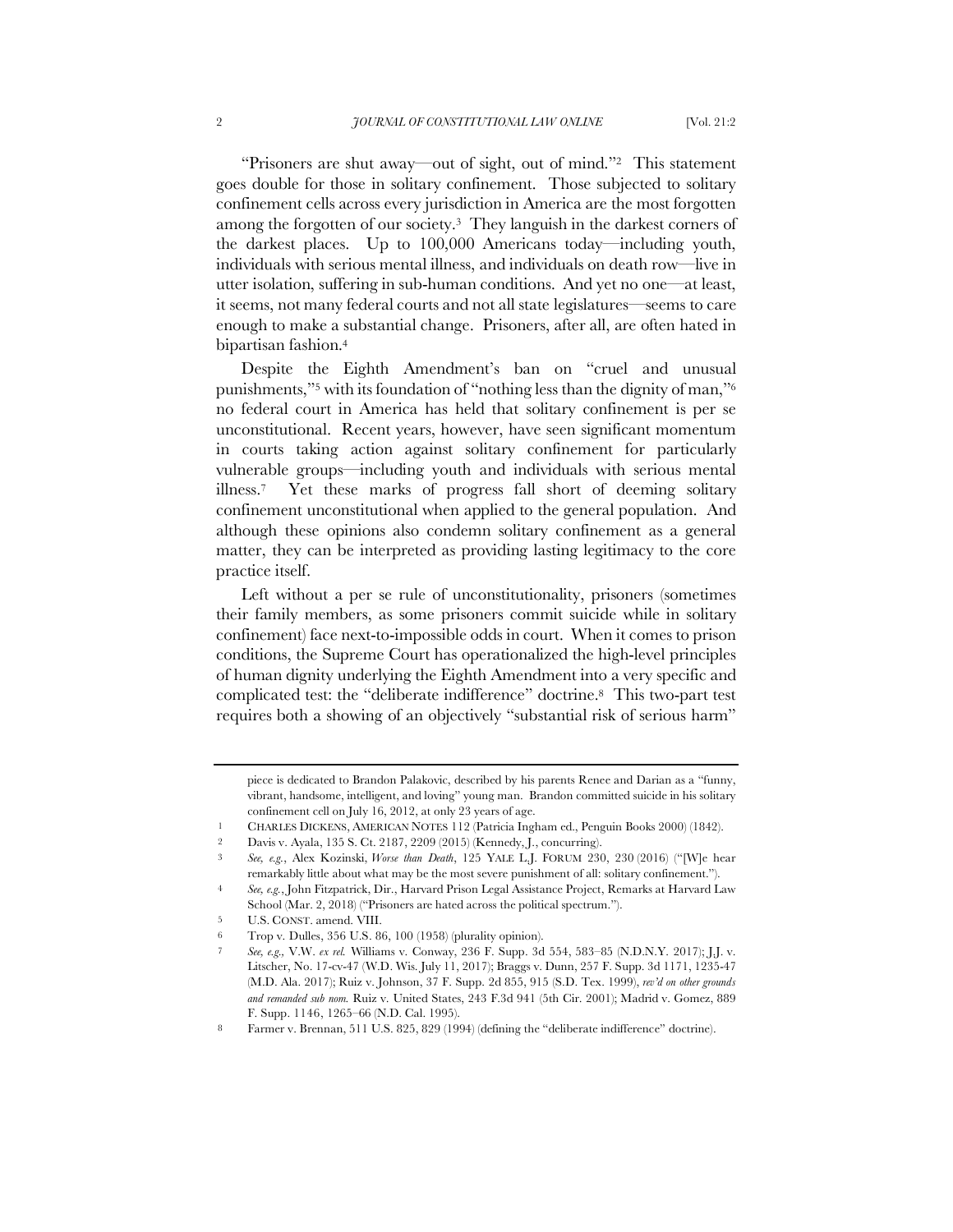and a subjective level of knowledge, specifically recklessness, toward the risk by prison officials.9 The latter requirement, as many commentators and even Supreme Court Justices have noticed, leaves litigants with very limited options. Subjective knowledge is difficult to prove as a general matter,<sup>10</sup> and the fact that the practice of solitary confinement is a system-wide, not personal, action raises real concerns about whether the standard even makes sense at all. Ultimately, when this is combined with courts' tendency to defer to management decisions of prison officials, prisoners—those who are somehow able to find representation and are brave enough to step forward face a very narrow road to success. To add insult to injury, even those few success stories in court lead to enforcement issues in practice, where the lack of a bright-line rule regarding solitary confinement causes issues of prison accountability.

Still, there are promising signs of hope. The Supreme Court has expanded Eighth Amendment protections in recent years, most notably in the context of capital punishment and life-without-parole sentences.<sup>11</sup> Specifically, the so-called "evolving standards of decency" doctrine, which considers several factors to determine whether a type of punishment is consistent with society's modern values, has been the mechanism for these changes.12 This is good news in the solitary confinement context, as there is a growing consensus that the practice causes unacceptable harm given today's societal standards. Moreover, even within the notoriously difficult deliberate indifference doctrine, there is potential. There may be enough consensus about the harms of solitary confinement that it can in all instances be held as a "substantial risk of serious harm," and this knowledge may now be widespread enough that it can in all instances be held to meet the recklessness standard by its sheer "obviousness." Either route—the evolving standards of decency doctrine or the deliberate indifference doctrine—could lead to a holding that solitary confinement is a per se violation of the Eighth Amendment.

Though the retirement of Justice Kennedy, a frequent critic of solitary confinement,<sup>13</sup> deals a blow to the chances of these arguments convincing the

13 *See, e.g.*, Davis v. Ayala, 135 S. Ct. 2187, 2209–10 (2015) (Kennedy, J., concurring); Jess Bravin,

<sup>9</sup> *Id.* at 834.

<sup>10</sup> *Id.* at 838.

<sup>11</sup> *See, e.g.*, Miller v. Alabama, 567 U.S. 460, 489 (2012); Roper v. Simmons, 543 U.S. 551, 578 (2005); Atkins v. Virginia, 536 U.S. 304, 321–22 (2002).

<sup>12</sup> Trop v. Dulles, 356 U.S. 86, 101 (1958) (plurality opinion); *see, e.g.*, *Atkins*, 536 U.S. at 313–17 (noting state statutes as well as medical expertise in holding that the death penalty for people with mental disabilities is unconstitutional); Thompson v. Oklahoma, 487 U.S. 815, 830–31, 838 (1988) (plurality opinion) (citing the views of "respected professional organizations" in addition to international views, in holding that capital punishment of people younger than sixteen years old when committing crime is unconstitutional); Gregg v. Georgia, 428 U.S. 153, 176–77 (1976) (plurality opinion) (stating that the constitutionality of the death penalty for individuals convicted of murder is "strongly support[ed]" by its acceptance historically).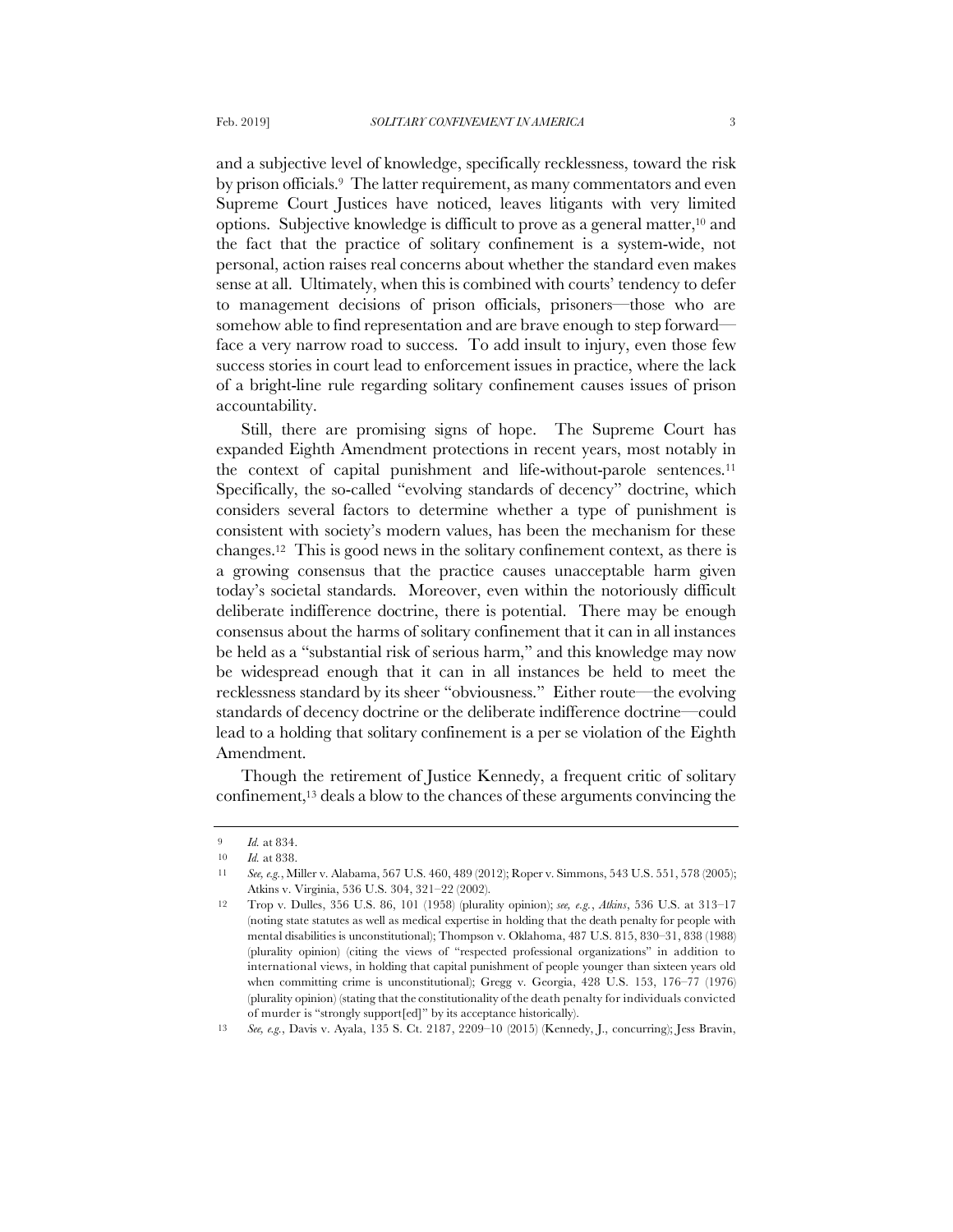Supreme Court in the near-term, it may also be a catalyst for lower federal courts to take greater action as the center of gravity shifts to them. Federal district courts have issued injunctions to curtail the use of solitary with growing frequency,<sup>14</sup> and state and local governments continue to be pushed to sign settlement agreements.15 Now—fueled by an unprecedented uptick in awareness about solitary, a major consensus against the practice,<sup>16</sup> and pushes in a number of state legislatures to curtail the practice17—these courts have an opportunity to take the lead in the push against solitary confinement's constitutionality.

In light of this moment of potential change, this three-part series seeks to provide two contributions: the first comprehensive analysis of solitary confinement practices and litigation in the United States, and the two most compelling arguments, under the two doctrines noted above, that solitary confinement is a per se violation of the Eighth Amendment.18 This Article—

*Two Supreme Court Justices Say Criminal-Justice System Isn't Working*, WALL STREET J. (Mar. 24, 2015), https://www.wsj.com/articles/two-supreme-court-justices-say-criminal-justice-system-isntworking-1427197613 ("Solitary confinement literally drives men mad.") (quoting Justice Kennedy).

<sup>14</sup> *See, e.g.*, J.J. v. Litscher, No. 17-cv-47 (W.D. Wis. July 11, 2017); Doe v. Hommrich, No. 3-16-0799, 2017 WL 1091864, at \*1–3 (M.D. Tenn. Mar. 22, 2017); Braggs v. Dunn, 257 F. Supp. 3d 1171, 1265–67 (M.D. Ala. 2017); Jones'El v. Berge, 164 F. Supp. 2d 1096, 1125–26 (W.D. Wis. 2001).

<sup>15</sup> *See, e.g.*, Summary of Settlement Agreement, Cmty. Legal Aid Soc'y, Inc. v. Coup, No. 15-688 (D. Del. 2016), http://www.declasi.org/wp-content/uploads/2016/09/2016-09-06-CLASI-v-Coupe-Summary-Sheet.pdf; Settlement Agreement, Disability Law Ctr. v. Mass. Dep't of Corr., No. 07- 10463 (D. Mass. 2007), https://www.clearinghouse.net/chDocs/public/PC-MA-0026-0004.pdf.

<sup>16</sup> *See, e.g.*, David H. Cloud et al., *Public Health and Solitary Confinement in the United States*, 105 AM.J. PUB. HEALTH 18, 24 (2015); AM. PUB. HEALTH ASS'N, SOLITARY CONFINEMENT AS A PUBLIC HEALTH ISSUE (2013), https://apha.org/policies-and-advocacy/public-health-policystatements/policy-database/2014/07/14/13/30/solitary-confinement-as-a-public-health-issue ("Punitive segregation should be eliminated."); *ABA Cites Growing Concerns About Solitary Confinement*, AM. B. ASS'N (Sept. 18, 2018), https://www.americanbar.org/advocacy/governmental\_legislative\_work/publications/governm ental\_affairs\_periodicals/washingtonletter/2014/march/solitary/.

<sup>17</sup> Teresa Wiltz, *Is Solitary Confinement on the Way Out?*, PEW CHARITABLE TR. (Nov. 21, 2016), http://www.pewtrusts.org/en/research-and-analysis/blogs/stateline/2016/11/21/is-solitaryconfinement-on-the-way-out ("In the last five years, Colorado, Delaware, Louisiana, Maine, Massachusetts, Michigan, Nebraska, New Mexico, Oregon, and Texas have passed legislation that either drastically restricts solitary confinement in state prisons, or orders a comprehensive study on potential reforms."); *id.* ("Just about every state is looking at ways to limit the use of solitary confinement.") (quoting Sara Sullivan, Sentencing and Corrections Project Manager, Vera Institute of Justice).

<sup>18</sup> Note that potential violations of due process principles of the Fifth and Fourteenth Amendments are at play in the solitary confinement discussion as well. *See, e.g.*, Jules Lobel, *Prolonged Solitary Confinement and the Constitution*, 11 U. PA. J. CONST. L. 115, 125–31 (2008). But this series of Articles seeks to go beyond criticizing the processes used in the assignment of individuals to segregation cells; it seeks to analyze the constitutionality of the practice itself. Due process critiques, in isolation, assume that solitary confinement is a legitimate use of state power, but that there are times when there has not been a full and fair process before an individual is segregated. But the Eighth Amendment per se challenges here state that no amount of process is acceptable, because the punishment is unconstitutional in and of itself. As will be noted, the removal of solitary as a punishment would likely lead to another more humane mechanism for separating inmates from the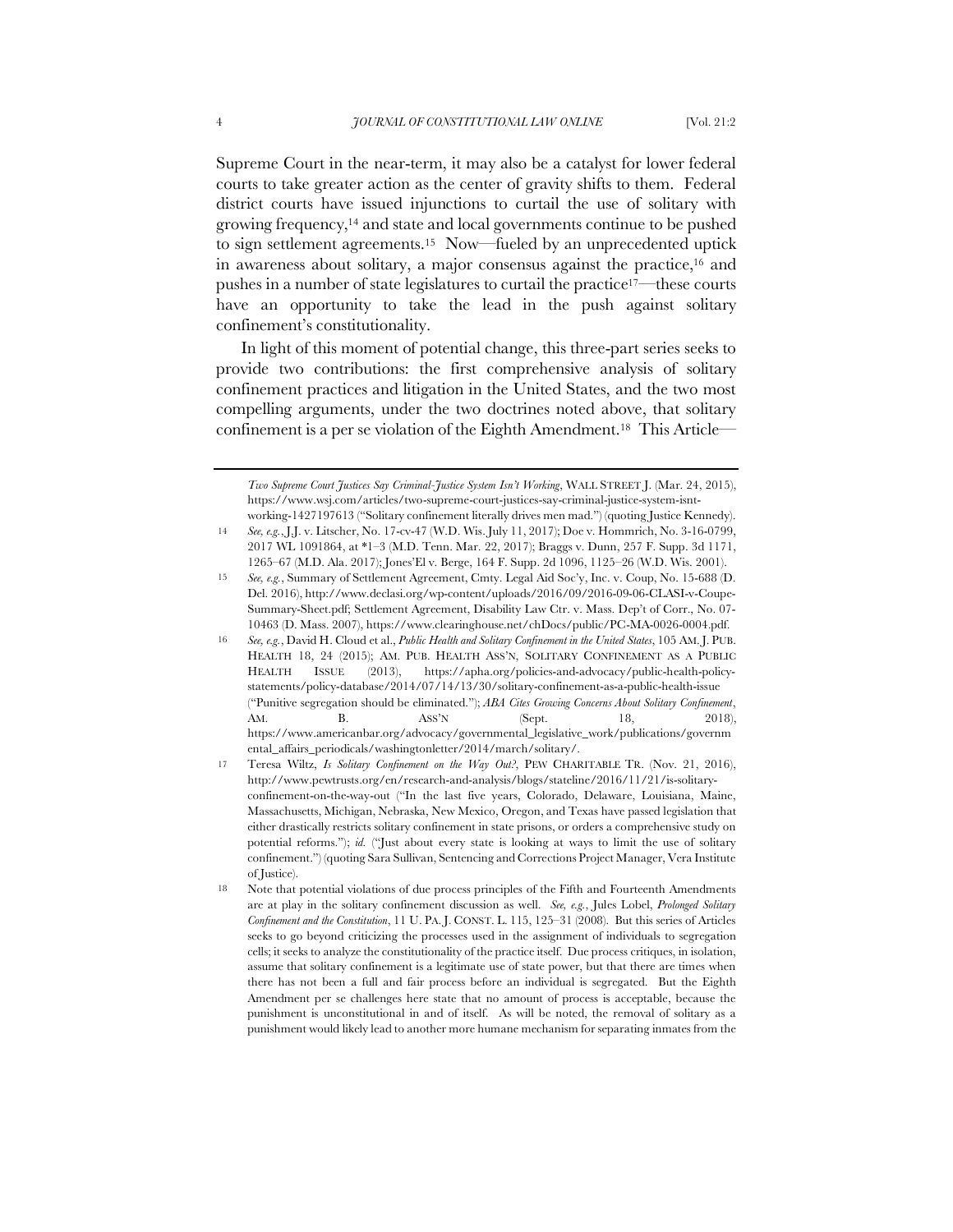Article I—sets the table with a holistic presentation of solitary confinement in America: from its history, to the nature of its conditions and its effects on mental and physical health, to firsthand accounts. In a later publication, Article II will proceed to consider the current constitutional status of solitary confinement under the Eighth Amendment—demonstrating that despite

solitary confinement's persistent status as constitutional according to the courts, district courts' increasing receptiveness to Eighth Amendment challenges has led to preliminary injunctions and settlement agreements banning the harshest solitary practices. Finally, Article III will offer two arguments—one under the "evolving standards of decency" doctrine and one under the "deliberate indifference" doctrine—that can potentially lead to a holding that solitary confinement in all forms is per se unconstitutional. As courts more carefully consider this issue in the coming years, the hope is that they can utilize these two arguments to determine that solitary confinement, starting with its most egregious forms and extending to the cruel core of the practice itself, is per se unconstitutional.

Opinion editorials<sup>19</sup> and medical literature,<sup>20</sup> especially recently, have helpfully discussed the harms of solitary confinement, both through anecdotes and broader data analysis. In addition, a handful of pieces of legal scholarship have provided surveys of constitutional arguments against the use of solitary confinement,<sup>21</sup> though never with a full presentation of the two Eighth Amendment arguments found in this series of Articles and usually cabined to specific types of solitary confinement. Overall, as is the case with many topics related to the civil rights of prisoners, not a lot has been written—and the fact that solitary has made its return to life in American prisons in only the last thirty or forty years may have a lot to do with it. No literature to-date appears to have brought the components of this series together to provide both a comprehensive descriptive component—an overview of the practices and constitutional state of solitary confinement in the United States in all of its forms—and a normative Eighth Amendment argument—a thorough presentation of Eighth Amendment arguments that could have the potential of swaying federal courts.

general population, in which case a similar due process analysis is relevant. This discussion, however, is outside the scope of the present series.

<sup>19</sup> Barack Obama, Opinion, *Why We Must Rethink Solitary Confinement*, WASH. POST (Jan. 25, 2016), https://www.washingtonpost.com/opinions/barack-obama-why-we-must-rethink-solitaryconfinement/2016/01/25/29a361f2-c384-11e5-8965- 0607e0e265ce\_story.html?utm\_term=.d351419ed263; Editorial, *Pulling Back on the Barbaric Use of Solitary Confinement*, N.Y. TIMES (Aug. 5, 2017).

<sup>20</sup> *See, e.g.*, Cloud et al., *supra* note 16, at 19–20; Craig Haney, *Restricting the Use of Solitary Confinement*, ANN. REV. CRIMINOLOGY 285, 289 (2018), https://www.annualreviews.org/doi/pdf/10.1146/annurev-criminol-032317-092326.

<sup>21</sup> *See, e.g.*, Ian M. Kysel, *Banishing Solitary: Litigating an End to the Solitary Confinement of Children in Jails and Prisons*, 40 N.Y.U. REV. L. & SOC. CHANGE 675 (2016); Lobel, *supra* note 18.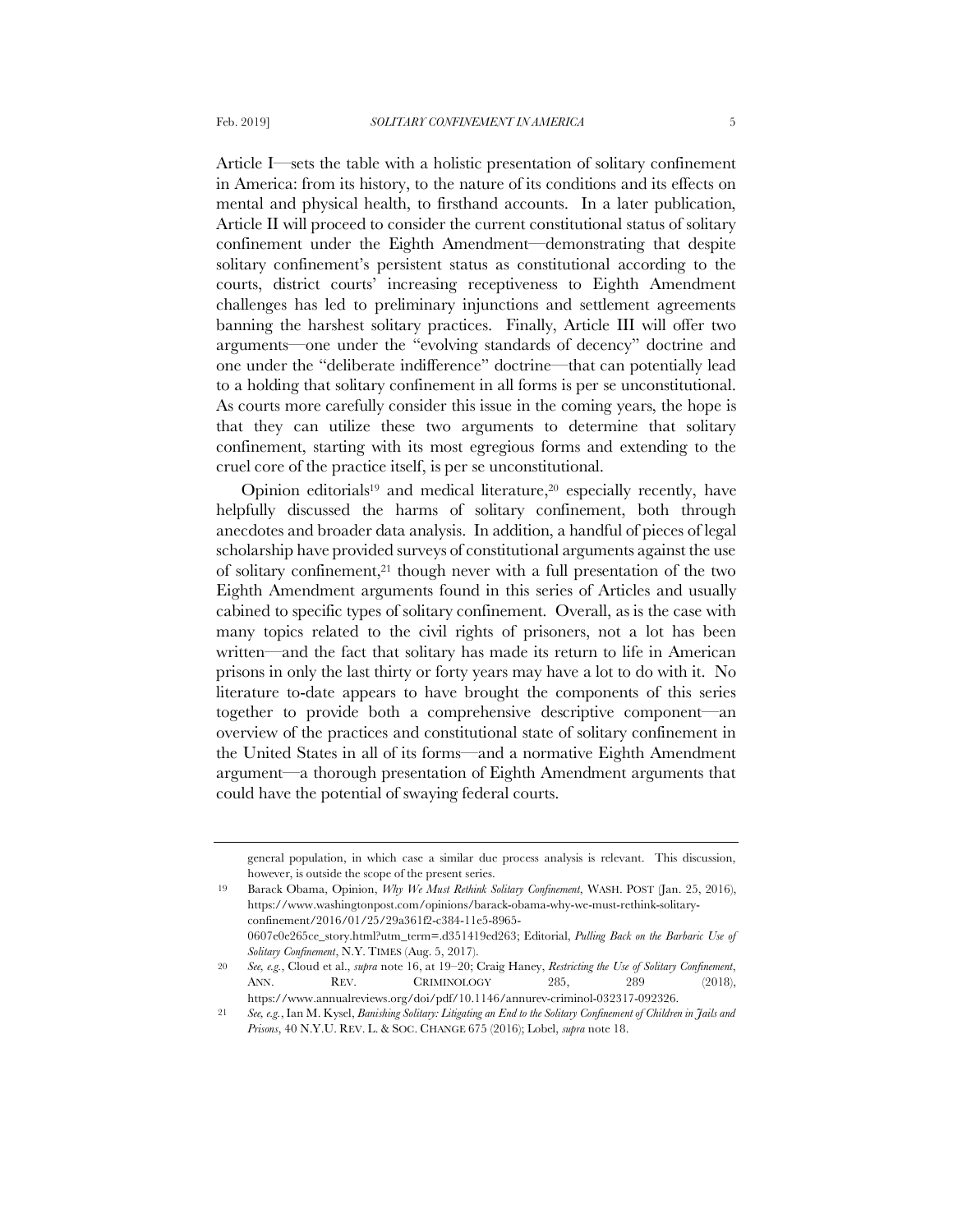# I. A DEFINITION

Before delving into the history and many dimensions of solitary confinement, a brief definition of the practice will be helpful to set the stage. Solitary is called by at least fifteen alternative, often euphemistic names, the most common of which is "segregation."22 But, although the practice can vary between prisons, it has a few commonalities that make it an easily identifiable type of punishment. The three most distinct features of solitary confinement: extreme lack of human interaction, length of such isolation, and smallness of space. It is the placement of individuals in tiny, barren concrete cells for an average of twenty-three hours a day, with almost no human contact. The first-ever Senate hearing on solitary confinement in 2014 summarizes segregation's conditions in brief:

Prisoners in solitary typically spend 22 to 24 hours a day locked in small, sometimes windowless, cells sealed with solid steel doors. They lack opportunities for meaningful social interaction with other prisoners; most contact with staff is perfunctory and may be wordless (such as when meals are delivered through a slot in the cell door).<sup>23</sup>

It is difficult to conceive of solitary confinement as a practice—and to determine whether it might constitute "cruel and unusual punishment" without a better understanding of its history, its magnitude, how it is imposed on certain individuals, its real-life conditions, the effect of those conditions, and—perhaps most importantly—firsthand accounts of those conditions and effects. This Article will discuss each of these elements in turn, so as to build a solid foundation for the evaluation of the practice's constitutionality.

<sup>22</sup> This piece will at times refer to solitary confinement as "segregation," if only to vary the language a bit. The alternate names for solitary confinement, as noted by Yale Law School's Arthur Liman Center for Public Interest Law and the Association of State Corrections Administrators (ASCA) in their joint report, are: "administrative confinement," "close supervision," "behavior modification," "departmental segregation," "enhanced supervision housing" ("ESH"), "inmate segregation," "intensive management," "special management unit" ("SMU"), "security (or special) housing units" ("SHU"), "security control," "maximum control units," "protective custody," "disciplinary segregation," and "administrative segregation." THE LIMAN PROGRAM, YALE LAW SCH. & ASS'N OF STATE CORR. ADM'RS., TIME-IN-CELL: THE ASCA-LIMAN 2014 NATIONAL SURVEY OF ADMINISTRATIVE SEGREGATION IN PRISON 1 (2015), https://law.yale.edu/system/files/documents/pdf/asca-

liman\_administrative\_segregation\_report\_sep\_2\_2015.pdf [hereinafter LIMAN/ASCA, TIME-IN-CELL].

<sup>23</sup> *Reassessing Solitary Confinement: The Human Rights, Fiscal, and Public Safety Consequences: Hearing Before the Subcomm. on Constitution, Civil Rights and Human Rights of the S. Comm. on the Judiciary*, 112th Cong. 447 (2012) [hereinafter *Senate Hearing*]; *see also* Novak v. Beto, 453 F.2d 661, 673 (5th Cir. 1971) (Tuttle, J., concurring in part and dissenting in part) ("A person sentenced to solitary is kept in a bare, pitch black cell on a bread and water diet. The cell has a barred iron gate backed up by a wooden door to keep out all light and prevent contact with those in the hall. He is fed only two slices of bread and water each day and one full meal every 72 hours. This treatment can continue for up to fifteen days, at which point he is kept in the *same* cell, but with the solid door open to let in the light and is fed regular meals for two days. This process may then be repeated again.").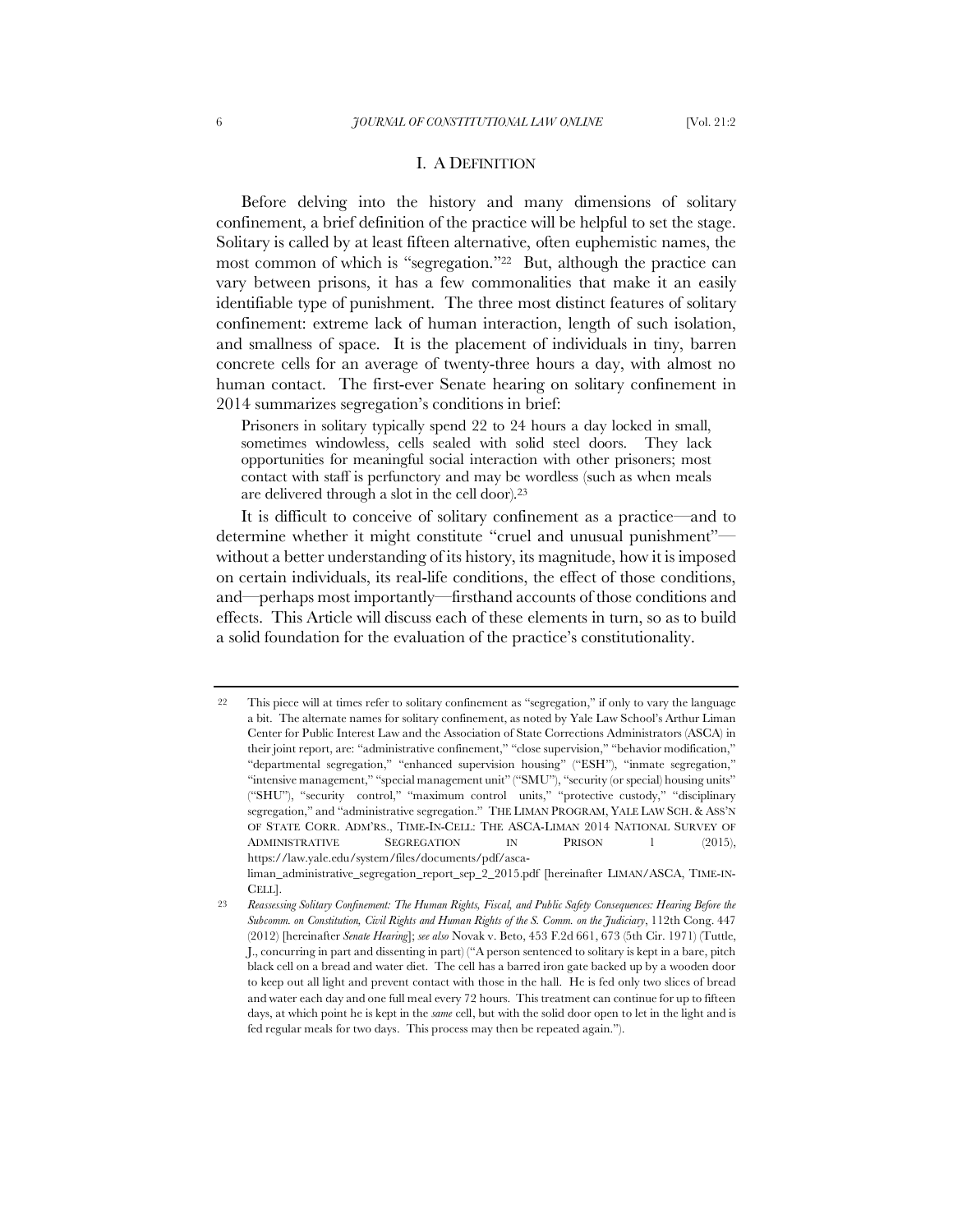# II. THE HISTORY

The overarching lesson of the history of solitary confinement is that it is not simply "how things have always been"—not by a long shot. Quite to the contrary, it is an American invention that has only taken hold as a common practice in American prisons in recent decades. We will start with the origin story: "Accounts of people confined alone in dungeons or towers abound in stories dating back to ancient times. But solitary confinement as a selfconscious, organized, and widespread prison practice originated in the United States, and was born soon after the nation itself."<sup>24</sup>

The roots of solitary trace back to the birthplace of prisons in the United States: Walnut Street Jail in Philadelphia, built in 1773 and expanded in 1790.25 The practice of solitary confinement was piloted there, and in 1829 the Quakers and Anglicans brought the idea to a new prison called Eastern State Penitentiary, also in Philadelphia.<sup>26</sup> There, "every day of every sentence was carried out primarily in solitude," although wardens visited each cell daily.27 The goal of solitary confinement was to minimize distractions keeping a prisoner from asking forgiveness from God and experiencing spiritual renewal; put another way, it was to "inspire true regret in the hearts of convicts."28 As a result, segregated prisoners were able to see reverends regularly.<sup>29</sup>

It was Eastern State Penitentiary that Charles Dickens visited in 1842, prompting him to write about the horrors he saw. Dickens wrote, "[t]he system here, is rigid, strict, and hopeless solitary confinement. I believe it, in its effects, to be cruel and wrong."30 He went on to vividly describe his reflections after touring the prison—again, it is worth a reminder that this outrage was expressed over a century and a half ago:

I believe that very few men are capable of estimating the immense amount of torture and agony which this dreadful punishment, prolonged for years, inflicts upon the sufferers; and in guessing at it myself, and in reasoning from what I have seen written upon their faces, and what to my certain knowledge they feel within, I am only the more convinced that there is a depth of

<sup>24</sup> Jean Casella & James Ridgeway, *Introduction* to HELL IS A VERY SMALL PLACE: VOICES FROM SOLITARY CONFINEMENT 1, 2 (Jean Casella, James Ridgeway & Sarah Shourd eds., 2016).

<sup>25</sup> Brooke Shelby Biggs, *Solitary Confinement: A Brief History*, MOTHER JONES (Mar. 3, 2009, 12:42 AM), https://www.motherjones.com/politics/2009/03/solitary-confinement-brief-natural-history/. 26 *Id*.

<sup>27</sup> *Id.*

<sup>28</sup> Tamar R. Birckhead, *Children in Isolation: The Solitary Confinement of Youth*, 50 WAKE FOREST L. REV. 1, 43 (2015) (internal quotation marks omitted); *see also In re* Medley, 134 U.S. 160, 168 (1890) ("The peculiarities of this system were the complete isolation of the prisoner from all human society and his confinement in a cell of considerable size, so arranged that he had no direct intercourse with or sight of any human being, and no employment or instruction.").

<sup>29</sup> Biggs, *supra* note 25.

<sup>30</sup> DICKENS, *supra* note 1, at 111.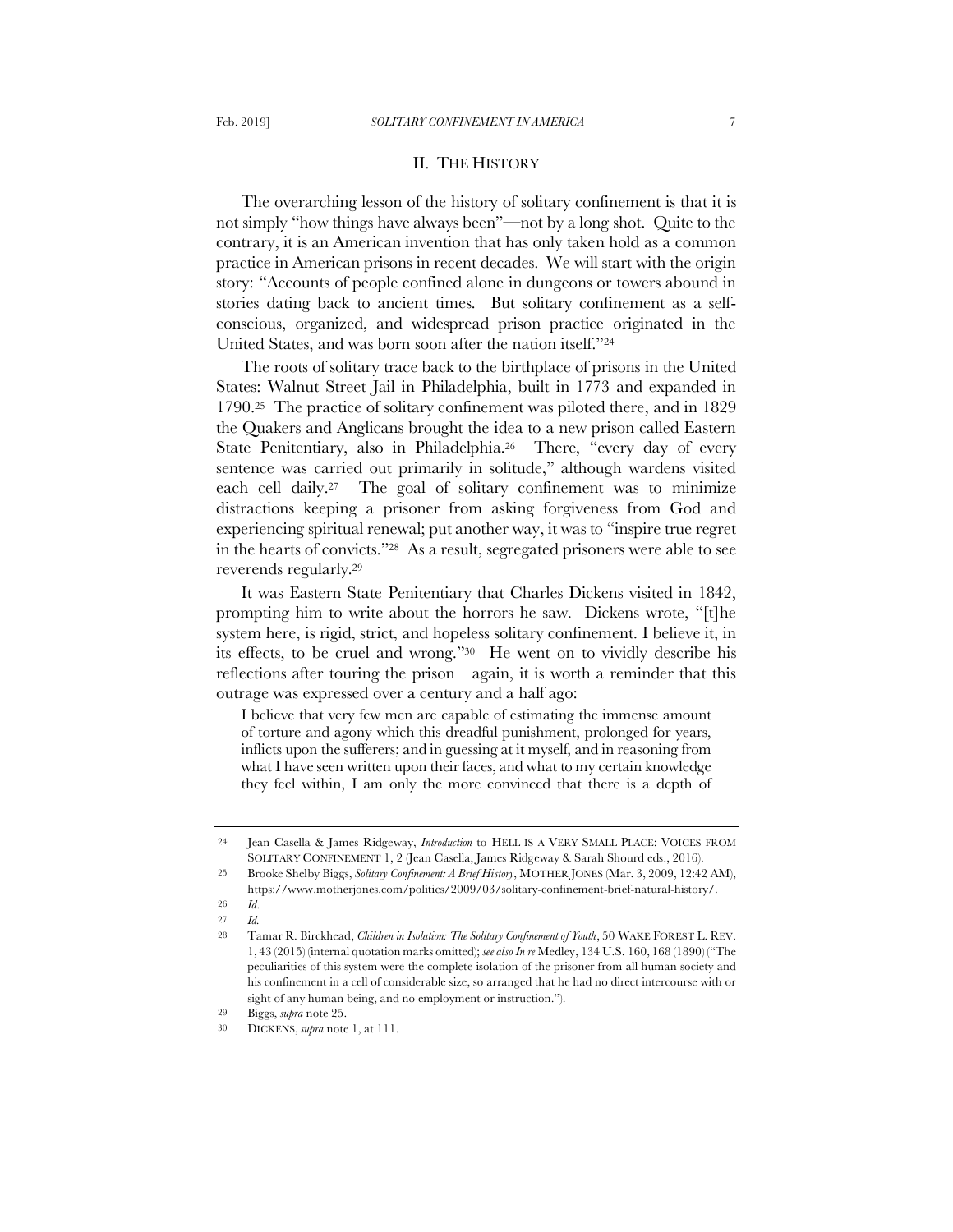terrible endurance in it which none but the sufferers themselves can fathom, and which no man has a right to inflict upon his fellow creature. . . .<sup>31</sup>

Dickens even fashioned a "holding"—condemning solitary confinement in a way that, as we will discuss, no court in America has yet, officially, condemned it: "I hold this slow and daily tampering with the mysteries of the brain, to be immeasurably worse than any torture of the body  $\dots$ therefore I the more denounce it as a secret punishment which slumbering humanity is not roused up to stay."<sup>32</sup>

Around the same time Dickens visited the Eastern State Penitentiary in Philadelphia, Alexis de Tocqueville and Gustave de Beaumont visited Auburn Prison in New York, which held eighty individuals in solitary confinement.33 They were perhaps equally shocked by the cruelty of the practice, describing what they saw as follows:

[I]n order to reform them, they had been submitted to complete isolation; but this absolute solitude, if nothing interrupt [sic] it, is beyond the strength of man; it destroys the criminal without intermission and without pity; it does not reform, it kills.

The unfortunates, on whom this experiment was made, fell into a state of depression, so manifest, that their keepers were struck with it; their lives seemed in danger, if they remained longer in this situation; five of them, had already succumbed during a single year; their moral state was not less alarming; one of them had become insane; another, in a fit of despair, had embraced the opportunity, when the keeper brought him something, to precipitate himself from his cell, running the almost certain chance of a mortal fall.<sup>34</sup>

By the time Dickens, de Tocqueville, and de Beaumont visited American prisons in the nineteenth century, solitary confinement was becoming, or arguably had become, a dominant form of imprisonment.<sup>35</sup>

But the tide turned away from the use of solitary confinement in the midto-late nineteenth century. "By the late [nineteenth] century, most jurisdictions in the United States had, for the most part, restricted solitary confinement to relatively brief periods of punishment that were imposed in response to specified infractions of prison rules."36 The Supreme Court in

<sup>31</sup> *Id.*

<sup>32</sup> *Id.* at 111–12.

<sup>33</sup> Casella & Ridgeway, *supra* note 24, at 3.

<sup>34</sup> GUSTAVE DE BEAUMONT & ALEXIS DE TOCQUEVILLE, ON THE PENITENTIARY SYSTEM IN THE UNITED STATES AND ITS APPLICATION IN FRANCE 5 (Philadelphia, Carey, Lea, & Blanchard 1833).

<sup>35</sup> Sarah Childress, *Craig Haney: Solitary Confinement is a "Tried-and-True" Torture Device*, PBS FRONTLINE (Apr. 22, 2014), https://www.pbs.org/wgbh/frontline/article/craig-haney-solitary-confinementis-a-tried-and-true-torture-device/ ("Solitary confinement was the imprisonment method of choice in the 17th, 18th and 19th centuries in the United States. When prisons proliferated in the United States in the early 19th century, the model of imprisonment that was in use was basically a solitary confinement model.").

<sup>36</sup> Craig Haney, *Mental Health Issues in Long-Term Solitary and "Supermax" Confinement*, 49 CRIME & DELINQ. 124, 125 (2003).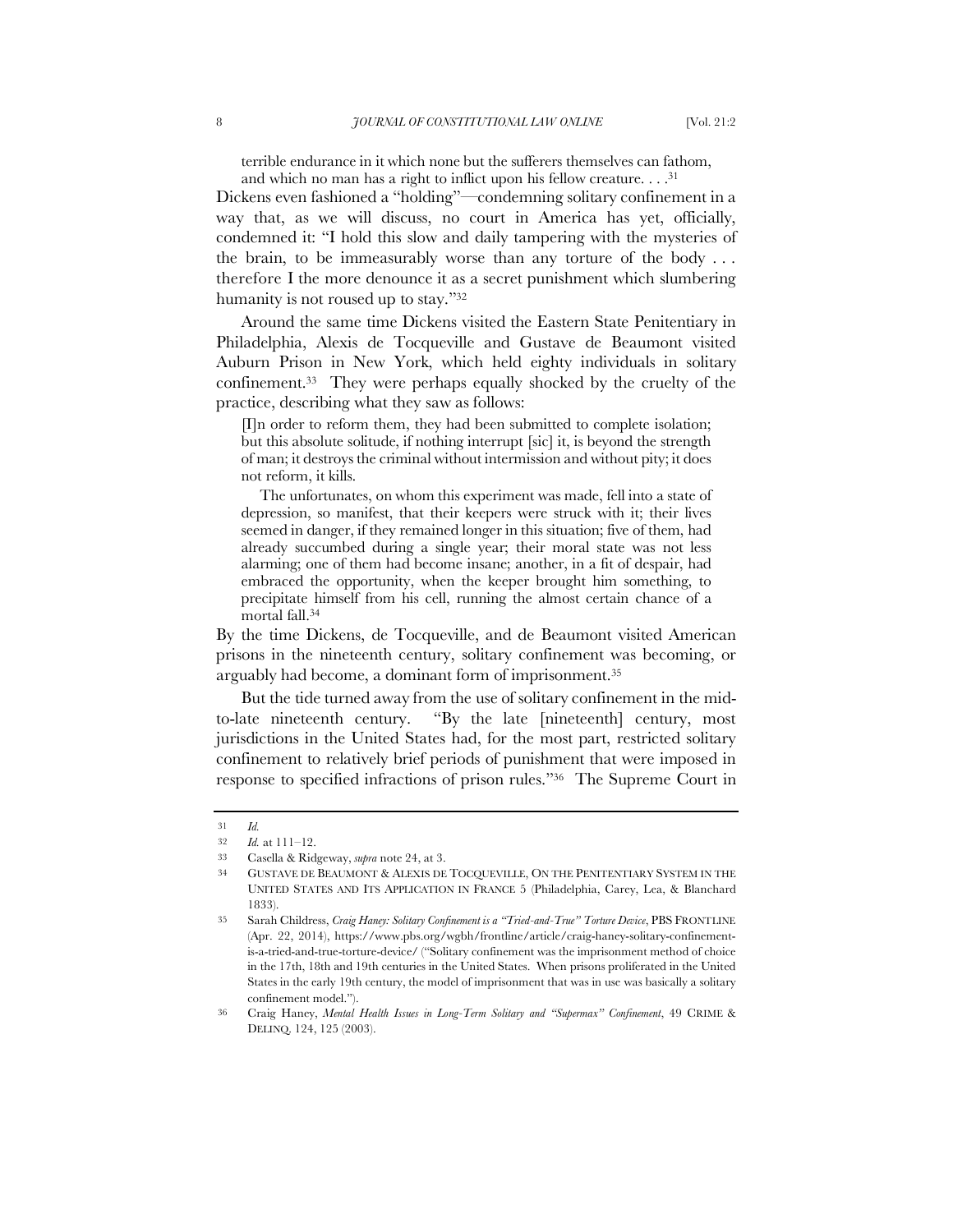1890 recognized that solitary confinement was a serious issue, noting that "[t]his matter of solitary confinement is not . . . a mere unimportant regulation as to the safe-keeping of the prisoner," and explained that it fell out of favor because of its unacceptable harshness.37 Quoting an English law from the sixteenth century, the Murder Act of 1751,<sup>38</sup> the Court recognized solitary confinement as a "terror and peculiar mark of infamy."<sup>39</sup> It explained that the reason solitary confinement had been largely abandoned was that reflection on the practice led to a general conclusion that it was simply "too severe."<sup>40</sup>

The resurgence of solitary came in the 1980s, and it came swiftly. One catalyst was a shift in philosophy regarding the American criminal justice system. In the middle of the 1970s, this shift resulted in a greater emphasis on punishment, rather than rehabilitation, as a rationale for imprisonment.<sup>41</sup> This lesser focus on rehabilitative initiatives geared toward improving a prisoner's chances of gainfully contributing to society upon re-entry, and greater focus on punishing them for their crimes, laid the philosophical groundwork for prisons increasing the use of solitary confinement as a further punishment for prisoners, especially those who violated prison rules. Put another way, solitary became the inner ring of punishment—an amplified punishment applied to people who were already being punished.

Beyond the philosophical shift, the main drivers of solitary confinement's rapid growth in the 1980s were the increase in criminal prosecutions and the deinstitutionalization of individuals with mental illness. These two trends contributed to the overcrowding of prisons.42 This overcrowding then led to the building of new "supermax" prisons, which are "high-tech prison[s] designed for long-term solitary confinement."43 Almost every state built a "supermax" in this timeframe, and the practice of solitary once again became commonplace in American corrections.44 Along with the infrastructure

<sup>37</sup> *In re* Medley, 134 U.S. 160, 167 (1890).

<sup>38</sup> 25 Geo. 2 c. 37, § 1 (Eng.).

<sup>39</sup> *Medley*, 134 U.S. at 170.

<sup>40</sup> *Id.* at 168, 170.

<sup>41</sup> Haney, *supra* note 36, at 128 ("In the mid-1970s, the United States formally abandoned its commitment to the rehabilitative ideals that had guided its prison policy for decades. Often at the insistence of the politicians who funded their prison systems, correctional administrators embraced a new philosophy built on the notion that incarceration was intended to inflict punishment and little else."); *see also* Childress, *supra* note 35.

<sup>42</sup> Haney, *supra* note 36, at 127–28 ("The rate of incarceration in the United States (adjusting for any increases in overall population) remained stable over the 50-year period from 1925 to 1975. Remarkably, it then quintupled over the next 25-year period. Most state prison systems doubled in size and then doubled again during this period. . .").

<sup>43</sup> Keramet Reiter & Thomas Blair, *Punishing Mental Illness: Trans-institutionalization and Solitary Confinement in the United States*, *in* EXTREME PUNISHMENT: COMPARATIVE STUDIES IN DETENTION, INCARCERATION AND SOLITARY CONFINEMENT 177, 181 (Keramet Reiter & Alexa Koenig eds., 2015); Haney, *supra* note 36, at 127–28.

<sup>44</sup> Haney, *supra* note 36, at 127–28.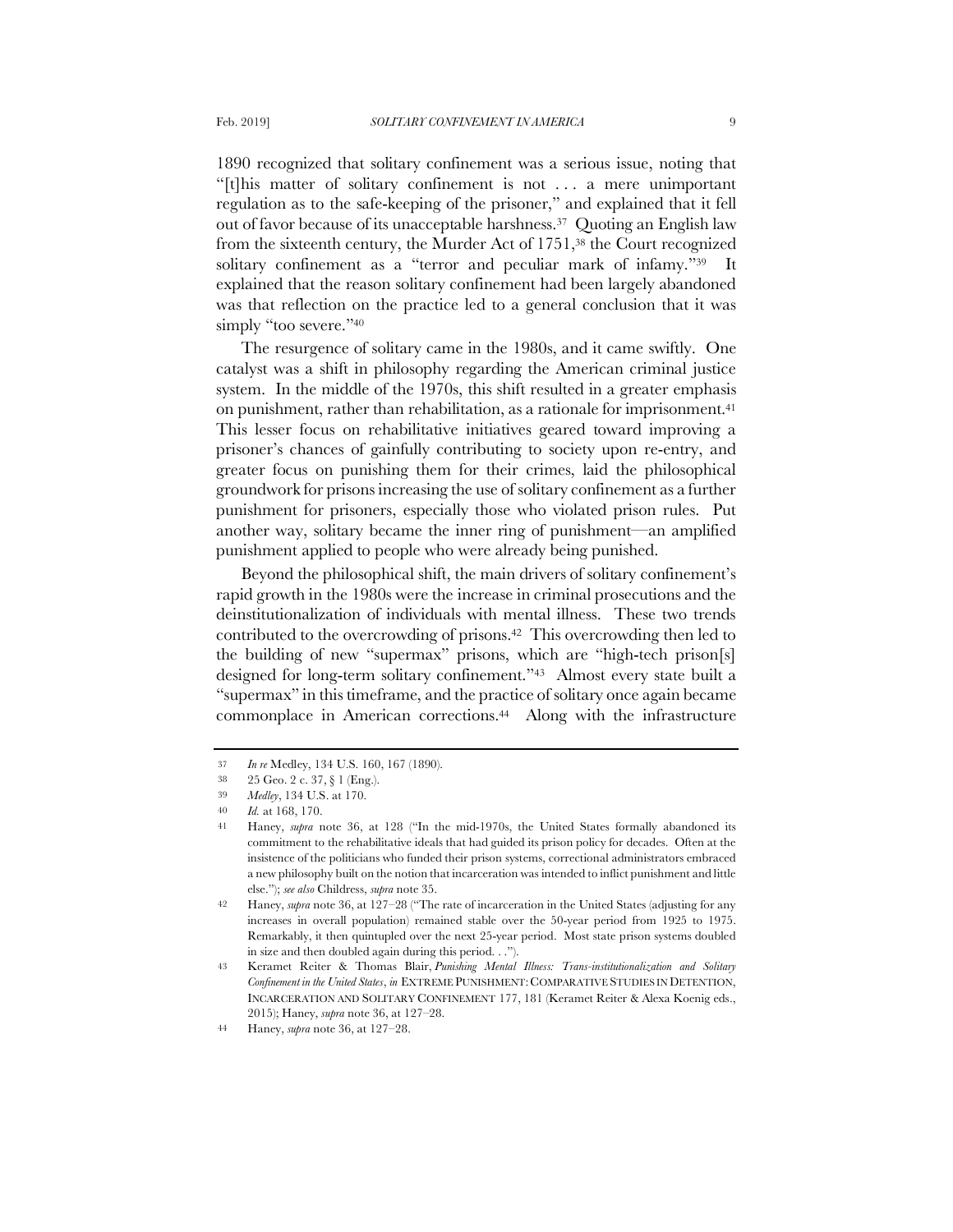development, prison administrators' behaviors shifted as well; more and more, prison officials—attempting to handle the growing populations with limited resources—turned to long-term solitary confinement as a way to manage their prisoners and ensure safety.<sup>45</sup>

And the deinstitutionalization movement in particular, during which more and more mentally ill Americans were returned from mental health institutions into their communities without effective community-based treatment, led to more individuals with mental illness in prisons.46 As a result, under-resourced prisons, without much of a conception of how to treat mental illness effectively, used solitary confinement as a way to separate individuals with special needs from the rest of the prison community. State prison systems grew dramatically "with no commensurate increase in the resources devoted to corrections in general or to programming and mental health services in particular."<sup>47</sup>

Since the 1980s, prison populations, and correspondingly the practice of solitary confinement, have continued their growth. But before turning to a view of the magnitude of solitary confinement today, two lessons should be drawn from the historical overview. First, the practice of solitary confinement is not something that should necessarily be blamed, as it so often is, solely on prison guards or administrators. Rather, it is a systemic problem resulting from factors like overcrowding prisons and deinstitutionalization without adequate community-based mental health treatment, no corresponding increase in prison resources, and a shift in criminal justice policy toward an emphasis on punishment rather than rehabilitation.

Second, perhaps the most important lesson to glean is that solitary confinement is not inevitable, and it is not historically accepted. Solitary is not the result of careful determinations by policymakers that it was the only way to separate certain prisoners, nor a democratic decision-making process through which the American people communicated their values about punishment. Rather, its genesis was based on factors unrelated to solitary confinement itself, as supermax prisons were built to accommodate the rapid influx of more and more prisoners. There has been ongoing outrage about solitary—so much so that, as the Supreme Court recollected,<sup>48</sup> the country turned its back on it in the 1800s. Professor Craig Haney, a leading psychologist in the study of prison and solitary confinement in particular, offers an account of solitary's resurgence:

This new kind of prison did not originate as a necessary or inevitable

46 *See* Reiter & Blair, *supra* note 43, at 180.

<sup>45</sup> *Senate Hearing, supra* note 23, at 449 ("Beginning in the 1980s, exploding prison populations . . . limited the ability of officials to operate safe and humane facilities. Many turned to prolonged solitary confinement in an effort to increase their control over prisoners.").

<sup>47</sup> Haney, *supra* note 36, at 128 (internal citation omitted).

<sup>48</sup> *See supra* text accompanying note 40.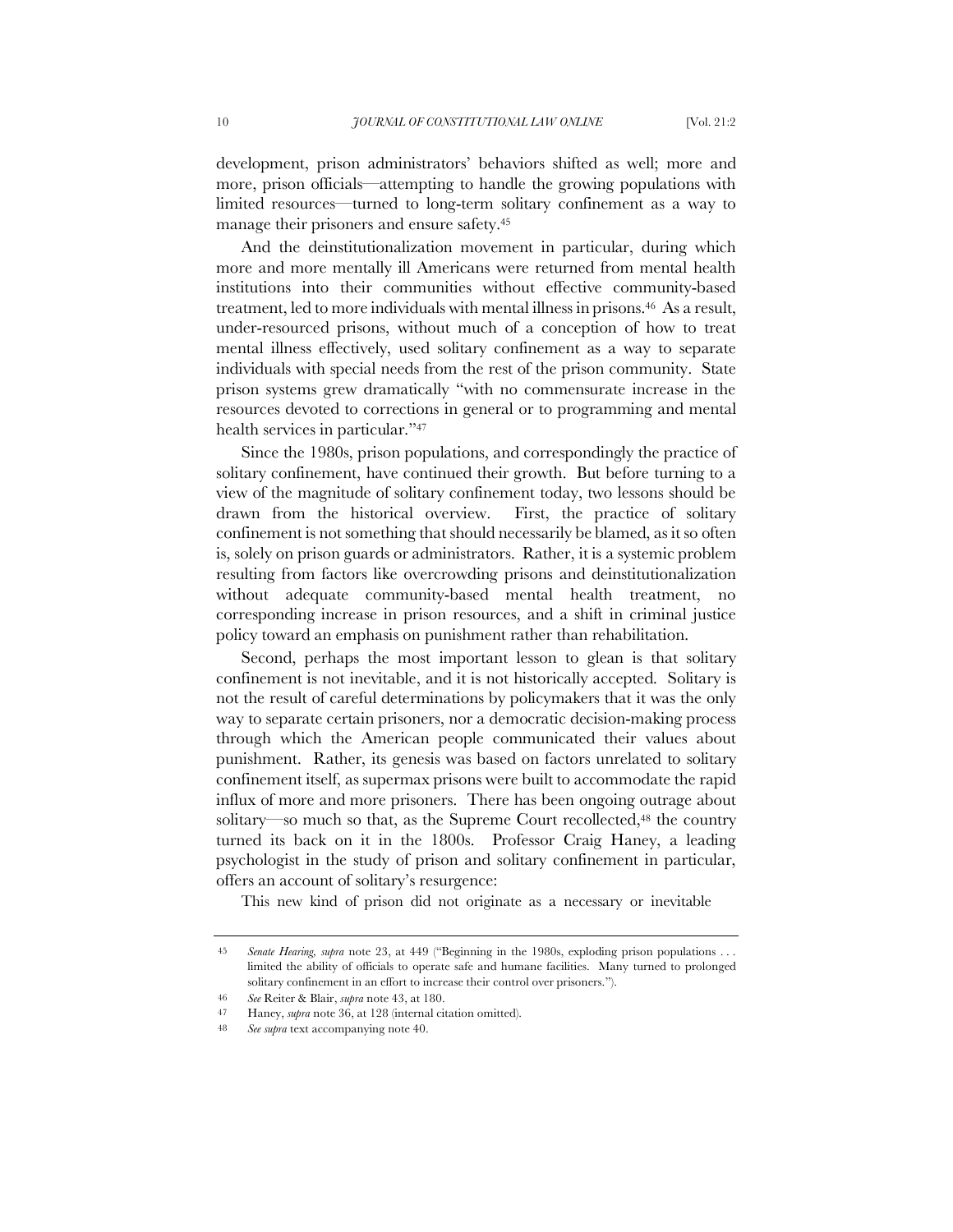response or backlash to some sort of "permissive" correctional atmosphere that allegedly prevailed in the 1960s, as some who defend the recent punitive trends in imprisonment have suggested. It was not a badly needed corrective to liberal prison policies or to previous capitulations to the prisoners' rights movement. Quite the opposite. Supermaxes began in response to the overcrowded and punitive 1980s and came into fruition in the even more overcrowded and more punitive 1990s. They are in many ways the logical extension of a system founded on the narrow premise that the only appropriate response to misbehavior is increased punishment.<sup>49</sup>

#### III. THE SCALE OF SOLITARY CONFINEMENT TODAY

Solitary confinement exists in every jurisdiction in the United States.<sup>50</sup> According to a thorough study by Yale Law School's Arthur Liman Center for Public Interest Law and the Association of State Correctional Administrators (ASCA), between 80,000 and 100,000 people were held in solitary confinement in the fall of 2014.<sup>51</sup> Though it is largely hidden from sight—"the dark secret of the criminal justice system"52—solitary is a "regular part of the rhythm of prison life."<sup>53</sup>

No group of prisoners is immune from solitary confinement. As noted, one reason for the renewal of solitary confinement is the fact that prison officials were, and still are, faced with limited resources and overcrowded prisons; this includes an increase in mentally ill prisoners since the deinstitutionalization movement, and a lack of resources to appropriately treat mental illness. It is not surprising, then, that individuals with serious mental illness are over-represented in solitary confinement.<sup>54</sup> In all, prisoners with serious mental illness make up less than one-quarter of prisoners, but between one-third and one-half of those are in segregation.55 Without strong alternative methods for treating individuals with serious mental illnesses, prisons often "substitute[] solitary confinement for treatment."56 Another particularly vulnerable group is regularly placed in solitary confinement: young people. A 2010 study found that over a third of the 100,000 youths in juvenile justice facilities spent time in solitary confinement.57 Alone in

<sup>49</sup> Haney, *supra* note 36, at 129 (internal citation omitted).

<sup>50</sup> LIMAN/ASCA, TIME-IN-CELL, *supra* note 22, at 1. The ASCA/Liman study results are based on a survey on the use of segregation practices in 46 jurisdictions (the federal prison system under the Bureau of Prisons (BOP), 44 states, and the District of Columbia). *Id*. at 11–12.

<sup>51</sup> *Id.* at 3.

<sup>52</sup> Kysel, *supra* note 21, at 679.

<sup>53</sup> John J. Gibbons & Nicholas de B. Katzenbach, *Confronting Confinement: A Report of the Commission on Safety and Abuse in America's Prisons*, 22 WASH. U. J.L. & POL'Y 385, 405 (2006).

<sup>54</sup> Reiter & Blair, *supra* note 43, at 181 (noting that between one-third and one-half of isolated prisoners have serious mental illnesses).

<sup>55</sup> *Id.*

<sup>56</sup> Palakovic v. Wetzel, 854 F.3d 209, 229 (3d Cir. 2017).

<sup>57</sup> JESSICA FEIERMAN, KAREN U. LINDELL & NATANE EADDY, JUVENILE LAW CTR., UNLOCKING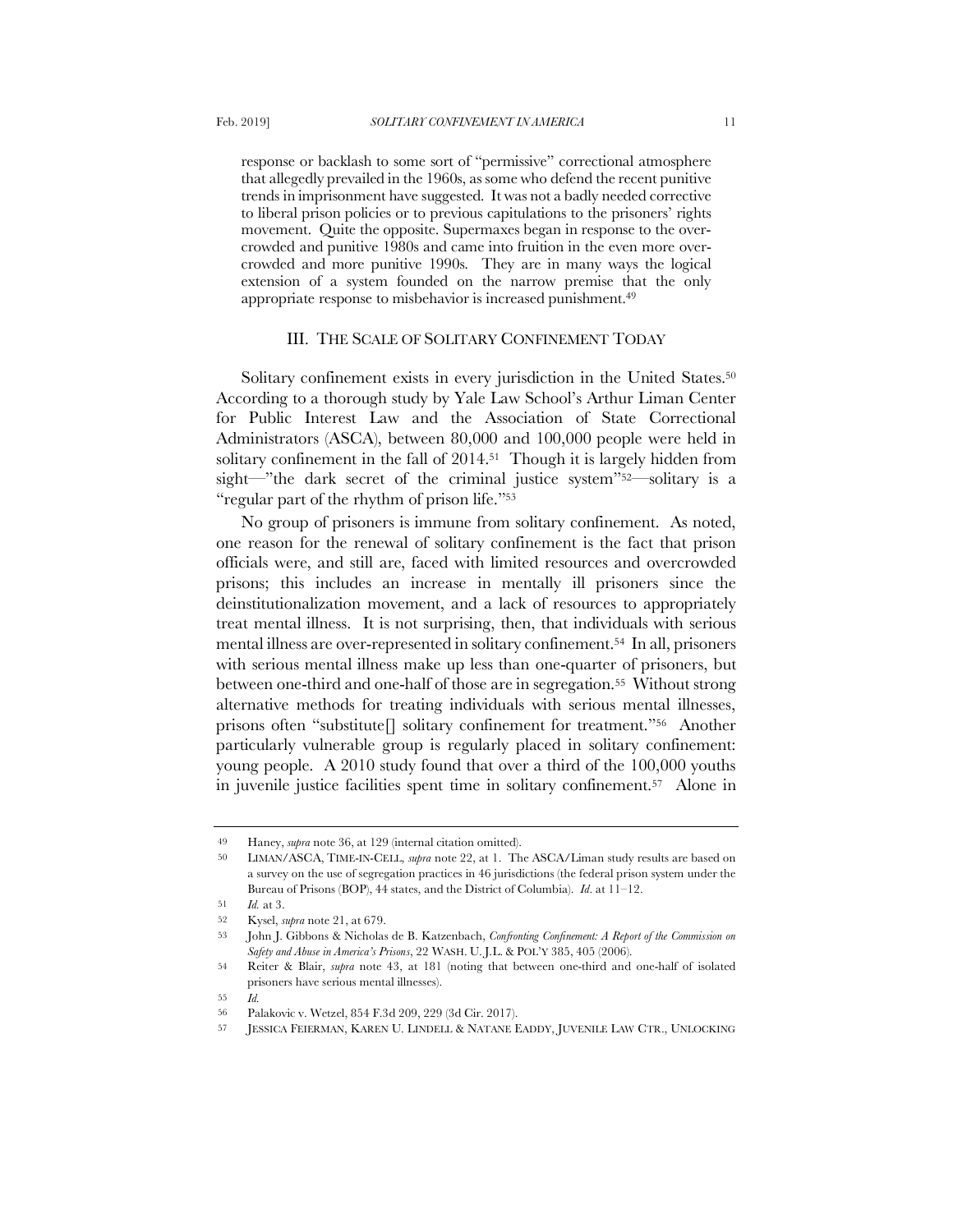segregation cells, these young people are deprived of educational and developmental opportunities at a pivotal time in their lives. And solitary confinement has a disproportionate effect on racial and ethnic minorities as well. The Liman-ASCA survey found that, among the twenty-two jurisdictions that reported statistics on race, black prisoners were 40 percent of the total male prison population but 47 percent of the male population in segregation.58 Hispanics, too, were overrepresented in solitary confinement cells.<sup>59</sup>

The trend is toward more, not less, solitary. The practice has been labelled "one of the fastest growing forms of punishment imposed by prison administration" in America,<sup>60</sup> and the number of individuals in solitary confinement has only been increasing since its resurgence in the 1980s.<sup>61</sup> Between 1995 and 2000, the total prison population grew by 28 percent, and the use of solitary confinement even outpaced that growth: the number of prisoners held in solitary went up by 40 percent.62 The lengths of time that individuals are placed in solitary confinement have also extended beyond what we perhaps could have imagined in years past, as it is not uncommon for prisoners at particular locations to spend years in solitary; some prisoners spend decades on end in segregation.<sup>63</sup>

Aside from the primary human dignity concern with solitary confinement, it is worth mentioning another element of today's segregation regime that is crucial to policy decision-making: the staggering cost. First, the cost of building solitary confinement units is higher than that of building ordinary units.64 Second, the ongoing cost of housing someone in solitary confinement, \$75,000, is significantly higher than housing someone in the general population.<sup>65</sup>

Finally, while solitary confinement has grown to become a part of the national consciousness, this awareness is a very recent phenomenon. Advocates like the founders of Solitary Watch, a website dedicated to sharing stories about solitary confinement and providing updates about solitary

YOUTH: LEGAL STRATEGIES TO END SOLITARY CONFINEMENT IN JUVENILE FACILITIES 6 (2017), http://jlc.org/sites/default/files/publication\_pdfs/JLC\_Solitary\_Report-FINAL.pdf.

<sup>58</sup> LIMAN/ASCA, TIME-IN-CELL, *supra* note 22, at 32.

<sup>59</sup> *Id*. (stating that Hispanics comprise fourteen percent of the male population in segregation yet only eleven percent of the general male population).

<sup>60</sup> Alexa T. Steinbuch, *The Movement Away from Solitary Confinement in the United States*, 40 CRIM. & CIV. CONFINEMENT 499, 500 (2014).

<sup>61</sup> *See* Shira E. Gordon, Note, *Solitary Confinement, Public Safety, and Recidivism*, 47 U. MICH. J.L. REFORM 495, 500 (2014) (detailing increased use of solitary confinement beginning in the 1980s and continuing through the 1990s and 2000s).

<sup>62</sup> Gibbons & Katzenbach, *supra* note 53, at 405.

<sup>63</sup> Gordon, *supra* note 61, at 496–97.

<sup>64</sup> Jean Casella & Sal Rodriguez, *What is Solitary Confinement?*, GUARDIAN (Apr. 27, 2016), https://www.theguardian.com/world/2016/apr/27/what-is-solitary-confinement.

<sup>65</sup> *Id.*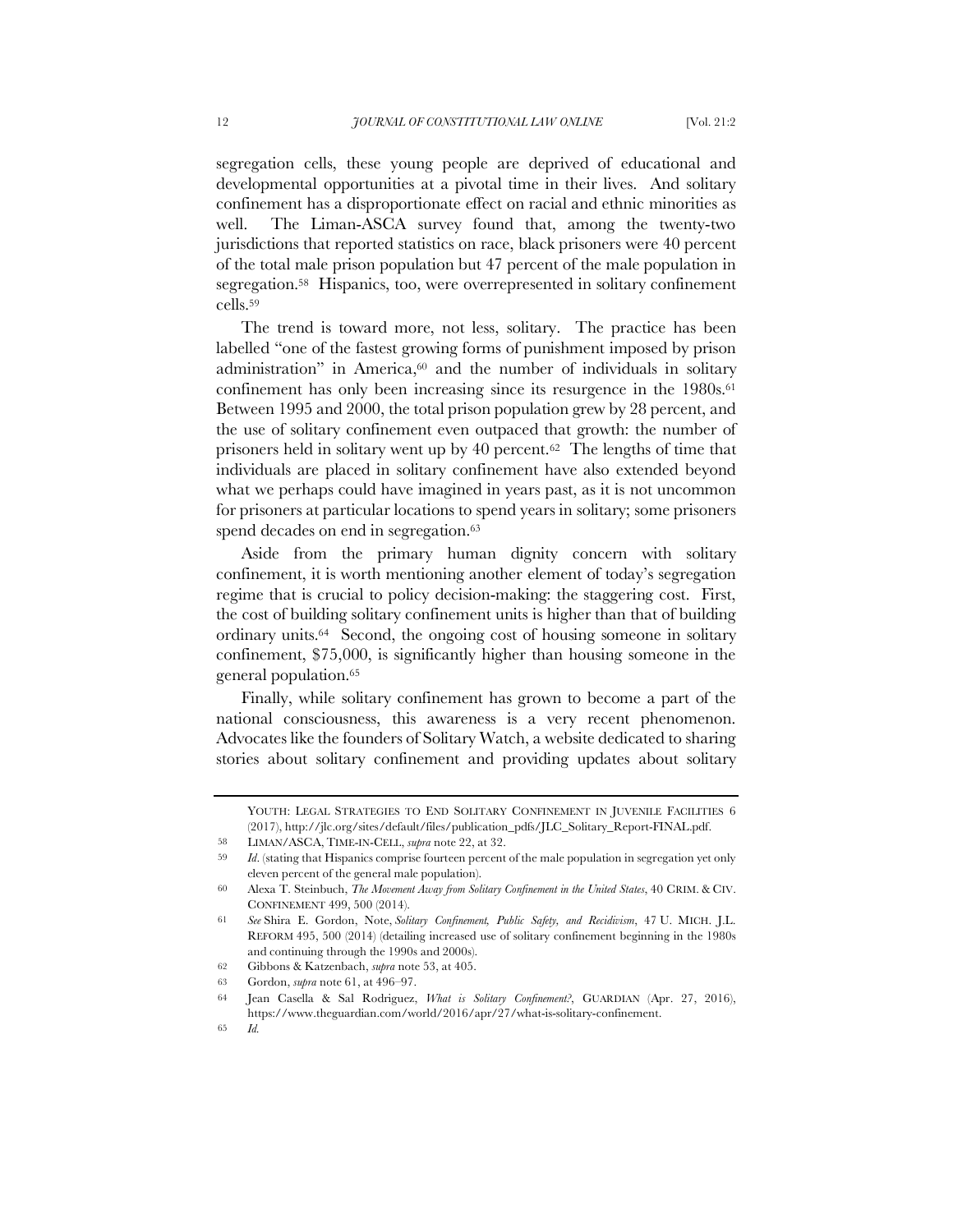confinement litigation, had significant effectiveness in putting the issue on the national map.66 A 2013 prisoner hunger strike at Pelican Bay State Prison in California also captured national attention; prisoners across gangs joined together to strike against the use of solitary confinement.67 Opinion editorials on solitary confinement are not uncommon to see in major newspapers and magazines like the *New York Times*,<sup>68</sup> *Boston Globe*,<sup>69</sup> and others today, but they would have been quite unusual just a decade or so ago.

# IV. THE DECISION TO PLACE AN INDIVIDUAL IN SOLITARY **CONFINEMENT**

Why are individuals sent to solitary confinement? The rationales for placing individuals in solitary usually fall into three categories: "protection, discipline, and incapacitation."70 Some individuals are placed in solitary purportedly for their own protection from harm in the broader prison population, some are placed in solitary as punishment for breaking prison rules, and others are placed in solitary because they are considered an active harm to others in the general population.<sup>71</sup>

These rationales generally extend a great deal of flexibility on the part of prison guards to determine what constitutes a need for protection, a violation of a prison rule, or a threat to safety, and this discretion is susceptible to abuse. The United Nations (the "U.N.") Special Rapporteur on Torture issued a report in 2016 studying solitary confinement in eight American states and twenty-five other countries.72 When it comes to solitary confinement as a means of punishment, the study found that segregation is frequently imposed in the United States for very minor offenses.73 As an example from one jurisdiction, the Vera Institute of Justice, which was cited in the report,

<sup>66</sup> *See* SOLITARY WATCH, http://solitarywatch.org.

<sup>67</sup> *How 4 Inmates Launched a Statewide Hunger Strike From Solitary*, NPR (Mar. 6, 2014, 11:00 AM), https://www.npr.org/2014/03/06/286794055/how-four-inmates-launched-a-statewide-hungerstrike-from-solitary. The federal court decision that helped spur the strike, *Madrid v. Gomez*, 889 F. Supp. 1146 (N.D. Cal. 1995), held that solitary confinement of individuals with serious mental illness is unconstitutional. *Id.* at 1279–80.

<sup>68</sup> *See, e.g.*, Erica Goode, *Solitary Confinement: Punished for Life*, N.Y. TIMES (Aug. 3, 2015), https://www.nytimes.com/2015/08/04/health/solitary-confinement-mental-illness.html.

<sup>69</sup> *See, e.g.*, Adrian Walker, *It's Time to Fix Solitary Confinement, Before More Abuse Occurs*, BOS. GLOBE (Jan. 9, 2017), https://www.bostonglobe.com/metro/2017/01/08/time-fix-solitary-confinementbefore-further-abuses-occur/D0vQGjcbZzAIKypcN1xM5O/story.html.

<sup>70</sup> LIMAN/ASCA, TIME-IN-CELL, *supra* note 22, at 1.

<sup>71</sup> *Id.*

<sup>72</sup> *See* JUAN E. MÉNDEZ, UNITED NATIONS SPECIAL RAPPORTEUR OF THE HUMAN RIGHTS COUNCIL ON TORTURE AND OTHER CRUEL, INHUMAN OR DEGRADING TREATMENT OR PUNISHMENT, ET AL., SEEING INTO SOLITARY: A REVIEW OF THE LAWS AND POLICIES OF CERTAIN NATIONS REGARDING SOLITARY CONFINEMENT OF DETAINEES 20 (2016), https://www.weil.com/~/media/files/pdfs/2016/un\_special\_report\_solitary\_confinement.pdf.

<sup>73</sup> *Id.* at 21, 23.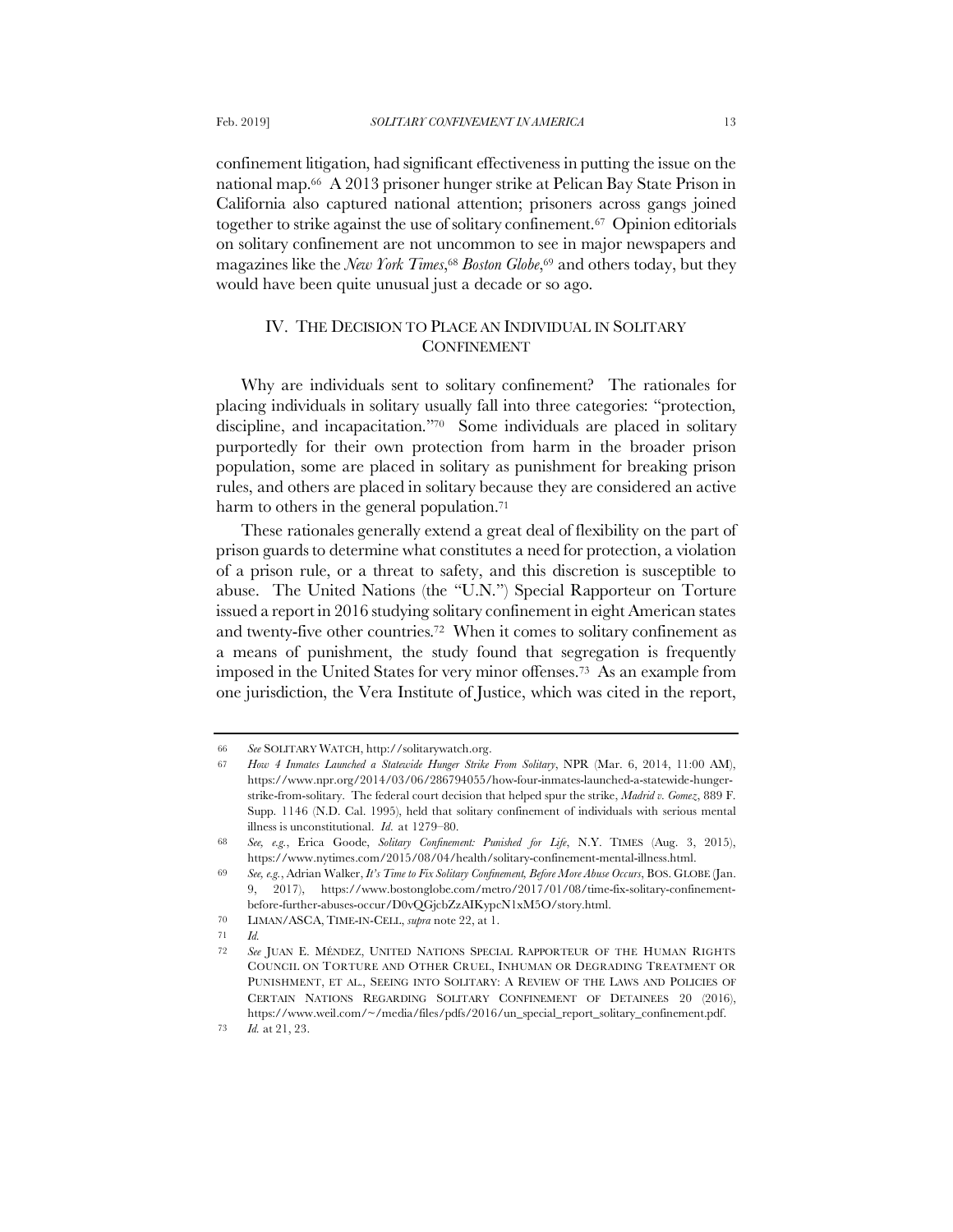found that "85 percent of people held in solitary confinement in Illinois' state prison system were sent there as punishment for minor infractions, such as abusive language."74 Indeed, as Pew Charitable Trusts found in its own prison study, most inmates are placed in solitary for infractions of a nonviolent nature, "such as smoking, refusing to obey an order or possessing low-level contraband like non-prison issue underwear."<sup>75</sup>

When it comes to solitary confinement for protection and incapacitation, too, the U.N. report found evidence of arbitrary and unnecessary segregation. It provided several examples, including that in California, people can be sent to solitary "just because they are 'a relative or associate of a staff member.'" <sup>76</sup> It noted that in Pennsylvania, people may be put in solitary "simply because 'there is no other appropriate bed space.'"<sup>77</sup>

While on the topic of administrative actions regarding solitary, it is worth noting here that there is a general dearth of knowledge about solitary because of poor tracking of decisions to place individuals in solitary and inadequate monitoring of the conditions in solitary. Moreover, there is often limited transparency when that data exists. As an example, the Government Accounting Office (the "GAO") reported in 2013 that the Bureau of Prisons (the "BOP"), which administers the federal prison system, had not evaluated "the impact of segregated housing units on institutional safety or the impacts of long-term segregation on inmates."78 On the lack of transparency front, the Department of Justice (the "DOJ") Inspector General, in a 2017 review of federal prisons' use of solitary confinement, found that "[a]lthough the BOP states that it does not practice solitary confinement, or even recognize the term, we found inmates, including those with mental illness, who were housed in single-cell confinement for long periods of time, isolated from other inmates and with limited human contact."<sup>79</sup>

#### V. THE CONDITIONS

A full constitutional analysis of solitary confinement—especially given the Eighth Amendment's central focus on human dignity—cannot be made

<sup>74</sup> Joshua Manson, *UN Report Compares Solitary Confinement Practices in the U.S. and Around the World*, SOLITARY WATCH (Oct. 28, 2016), http://solitarywatch.org/2016/10/28/un-report-comparessolitary-confinement-practices-around-the-world/ (citing MÉNDEZ ET AL., *supra* note 72).

<sup>75</sup> Teresa Wiltz, *supra* note 17.

<sup>76</sup> Manson, *supra* note 74.

<sup>77</sup> *Id.*

<sup>78</sup> U.S. GOV'T ACCOUNTABILITY OFFICE, BUREAU OF PRISONS: IMPROVEMENTS NEEDED IN BUREAU OF PRISONS' MONITORING AND EVALUATION OF IMPACT OF SEGREGATED HOUSING 33 (2013), https://www.gao.gov/assets/660/654349.pdf.

<sup>79</sup> OFFICE OF THE INSPECTOR GEN., U.S. DEP'T OF JUSTICE, REVIEW OF THE FEDERAL BUREAU OF PRISONS' USE OF RESTRICTIVE HOUSING FOR INMATES WITH MENTAL ILLNESS, i (2017), https://oig.justice.gov/reports/2017/e1705.pdf.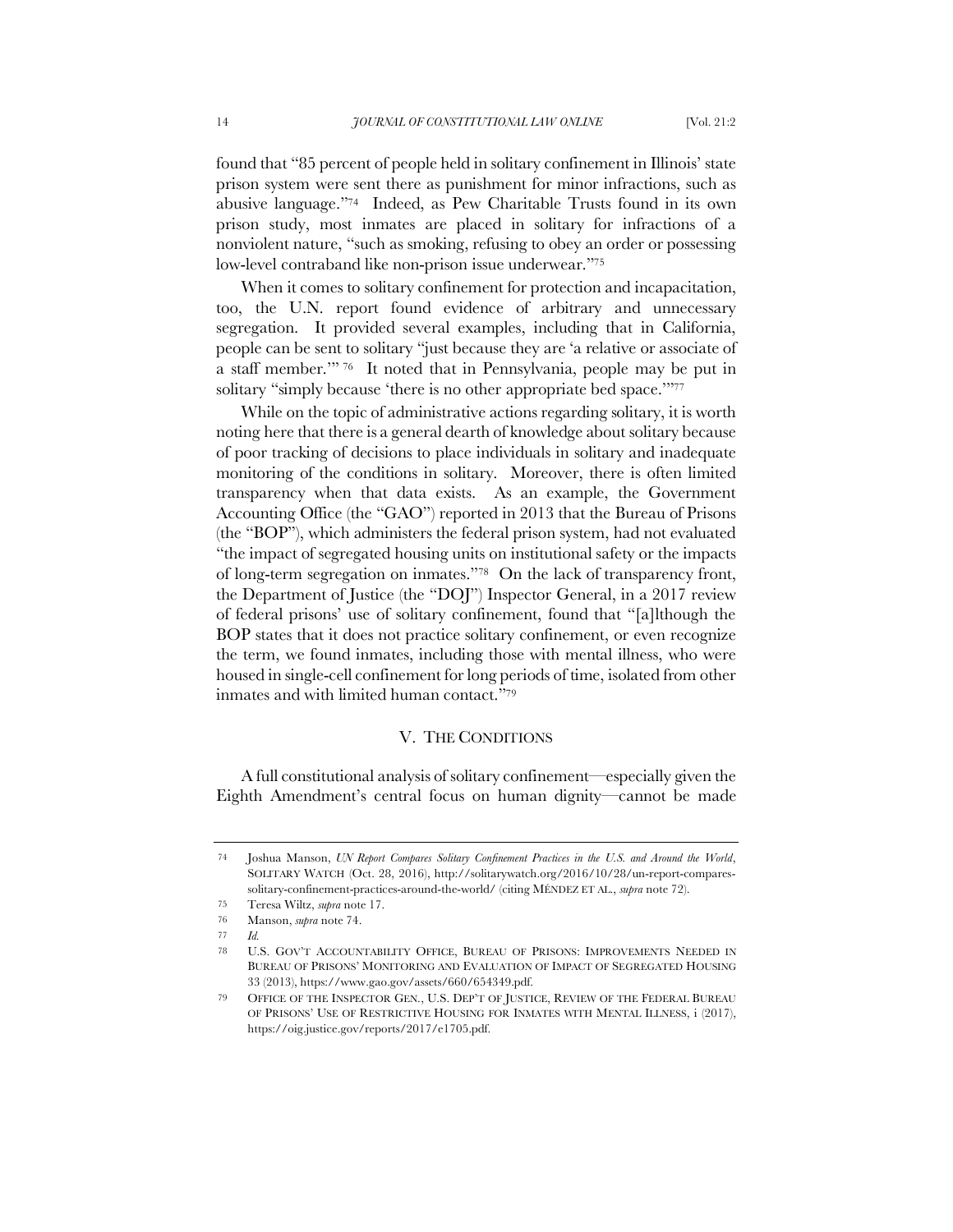solely from the bench or the ivory tower. It must be made with a real-life understanding of the conditions through which individuals must suffer on a daily basis. Though American prison conditions are harsh as a general matter, the physical conditions of solitary confinement cells are unusually barren, diminished, and empty of hope. Three main elements of the practice—the social isolation, the almost around-the-clock confinement each day, and the unusually small size of the cell—contribute to creating this reality.

#### *A. Isolation from Human Contact*

Perhaps the most distinctive feature of solitary confinement is the utter isolation from human contact. As Dickens put it in the 1800s: "He never hears of wife or children; home or friends; the life or death of any single creature. He sees the prison-officers, but with that exception he never looks upon a human countenance, or hears a human voice."80 And human engagement is actually even less frequent in American solitary confinement cells today than when Dickens visited the Eastern State Penitentiary:

They have no contact with the normal social world . . . . Indeed, the only regular physical contact they have with another human being is the incidental brushing up against the guards who must first place them in handcuffs and chains before they escort them out of their cells and housing units. They visit loved ones through thick glass and over phones, and are thus denied the opportunity to ever touch another human being with affection. This has gone on unabated, for years and years, for some of these men for several decades now.<sup>81</sup>

Painstaking efforts are made by prison officials to avoid any kind of interaction among solitary confinement inmates, between solitary confinement inmates and inmates in the general population, and even between solitary confinement inmates and prison staff. Food, for example, is sent to prisoners through a slot in the door.82 Often, segregated prisoners describe yelling as loudly as they can to try to have some kind of conversation with individuals in surrounding cells;<sup>83</sup> this interaction might be the only thing that keeps a person going.

Meanwhile, individuals with mental illness often receive very limited, if

<sup>80</sup> DICKENS, *supra* note 1, at 113.

<sup>81</sup> SOLITARY WATCH, SOLITARY CONFINEMENT IN THE UNITED STATES: FAQ 2 (2015), https://solitarywatch.org/wp-content/uploads/2017/09/Solitary-Confinement-FAQ-2015.pdf (citing Professor Craig Haney's testimony to California Assembly Public Safety Committee).

<sup>82</sup> Jason M. Breslow, *What Does Solitary Confinement Do To Your Mind?*, PBS FRONTLINE (Apr. 22, 2014), https://www.pbs.org/wgbh/frontline/article/what-does-solitary-confinement-do-to-your-mind/.

<sup>83</sup> *Growing Up Locked Down: Youth in Solitary Confinement in Jails and Prisons Across the United States*, HUMAN RIGHTS WATCH (Oct. 10, 2012), https://www.hrw.org/report/2012/10/10/growing-lockeddown/youth-solitary-confinement-jails-and-prisons-across-united [hereinafter *Growing Up Locked Down*].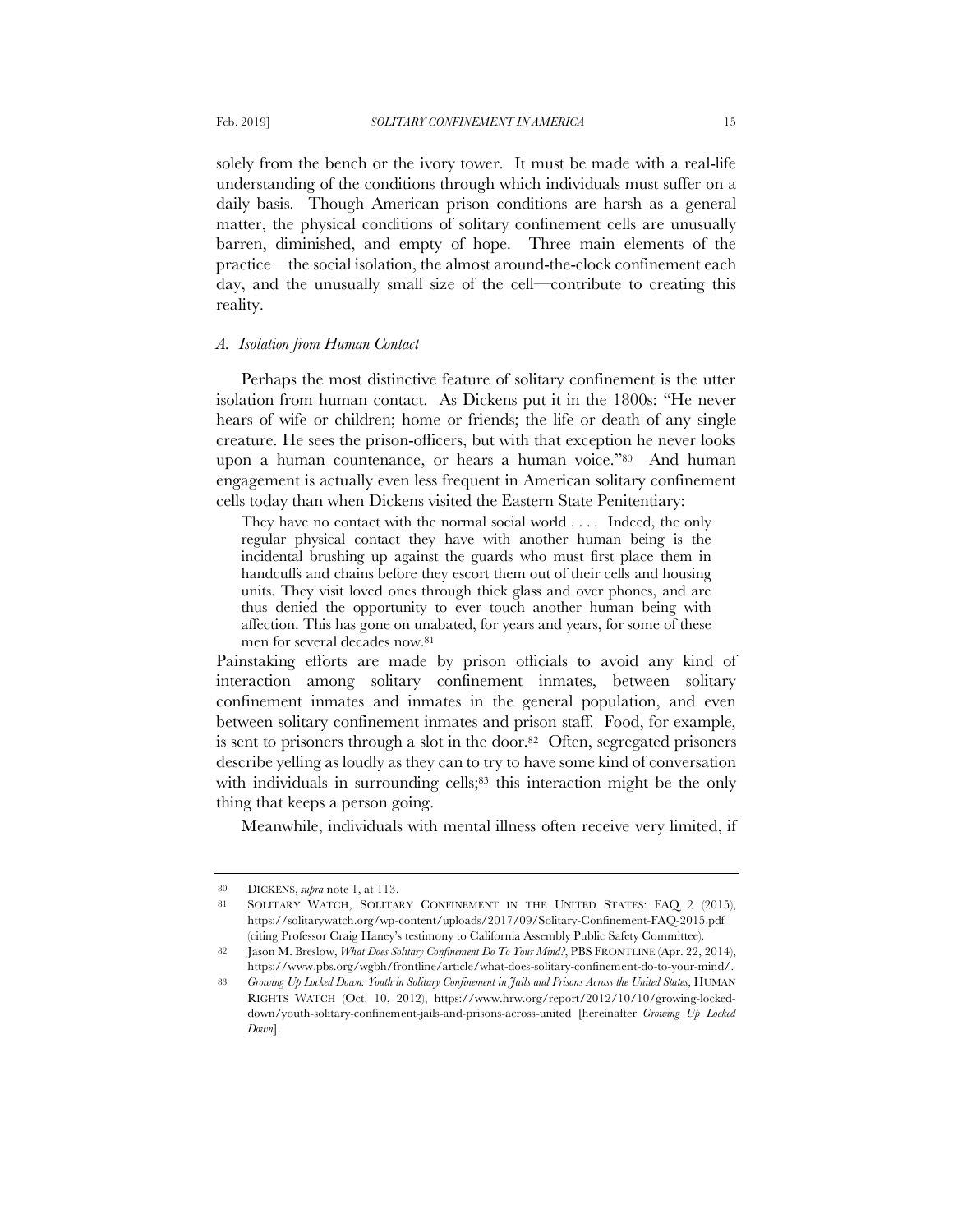any, interaction with psychiatrists or group therapy programs, despite their need for treatment. In some cases, psychiatrists are instructed to spend very brief amounts of time speaking with individuals with mental illness in solitary confinement; these "mental health interviews" often occur without even opening the cell door, but rather through the narrow slit between the door and the wall.84 In summary, "[s]olitary confinement reduces meaningful social contact to an absolute minimum. The level of social stimulus that results is insufficient for the individual to remain in a reasonable state of mental health."<sup>85</sup>

# *B. Length of Time*

The length of solitary confinement—both in terms of hours per day and in terms of consecutive days, weeks, months, years, and even decades on end—is a dimension that is particularly unforgiving.<sup>86</sup> Starting with hours per day, solitary confinement usually means placement of an individual in a cell for twenty-two to twenty-four hours each day. The way in which prisoners are treated in the precious few hours per week in which they are allowed to leave their cell is a telling symbol of just how harsh and inhumane the practice of segregation is: often, solitary confinement inmates are provided their weekly hours of "exercise" within the confines of an "outdoor cage."87 In a Wisconsin juvenile facility, young people are allegedly provided their exercise time while chained to a table.<sup>88</sup>

When considering length in terms of consecutive days, the general practice is for placements in solitary confinement to be open-ended in length, rather than for a pre-determined set of time. Without effective transparency requirements and meaningful due process, this has allowed individuals to languish in solitary confinement for years and even decades on end. In the aforementioned 2017 report by the DOJ Inspector General, it was found that federal inmates sometimes spend years or decades in solitary.89 The report

<sup>84</sup> Palakovic v. Wetzel, 854 F.3d 209, 216–17, 228 (3d Cir. 2017); *Senate Hearing*, *supra* note 23, at 75– 77 (statement of Dr. Craig Haney) (describing typical isolating conditions of solitary confinement).

<sup>85</sup> Juan E. Méndez, United Nations Special Rapporteur of the Human Rights Council on Torture and Other Cruel, Inhuman or Degrading Treatment or Punishment, *Interim Report on Torture and Other Cruel, Inhuman or Degrading Treatment or Punishment*, ¶ 54, U.N. Doc. A/66/268 (Aug. 5, 2011).

<sup>86</sup> LIMAN/ASCA, TIME-IN-CELL, *supra* note 22, at ii ("[I]n most jurisdictions [studied], administrative segregation had no fixed endpoint. . . . In a substantial number, people remained in segregation for more than 3 years.").

<sup>87</sup> *Palakovic*, 854 F.3d. at 217.

<sup>88</sup> FEIERMAN, LINDELL & EADDY, *supra* note 57, at 8 ("The recent Wisconsin investigation revealed that youth in solitary confinement . . . are forced to spend their one hour of 'exercise' chained to a table.").

<sup>89</sup> OFFICE OF THE INSPECTOR GEN., U.S. DEP'T OF JUSTICE, REVIEW OF THE FEDERAL BUREAU OF PRISONS' USE OF RESTRICTIVE HOUSING FOR INMATES WITH MENTAL ILLNESS, ii (2017), https://oig.justice.gov/reports/2017/e1705.pdf.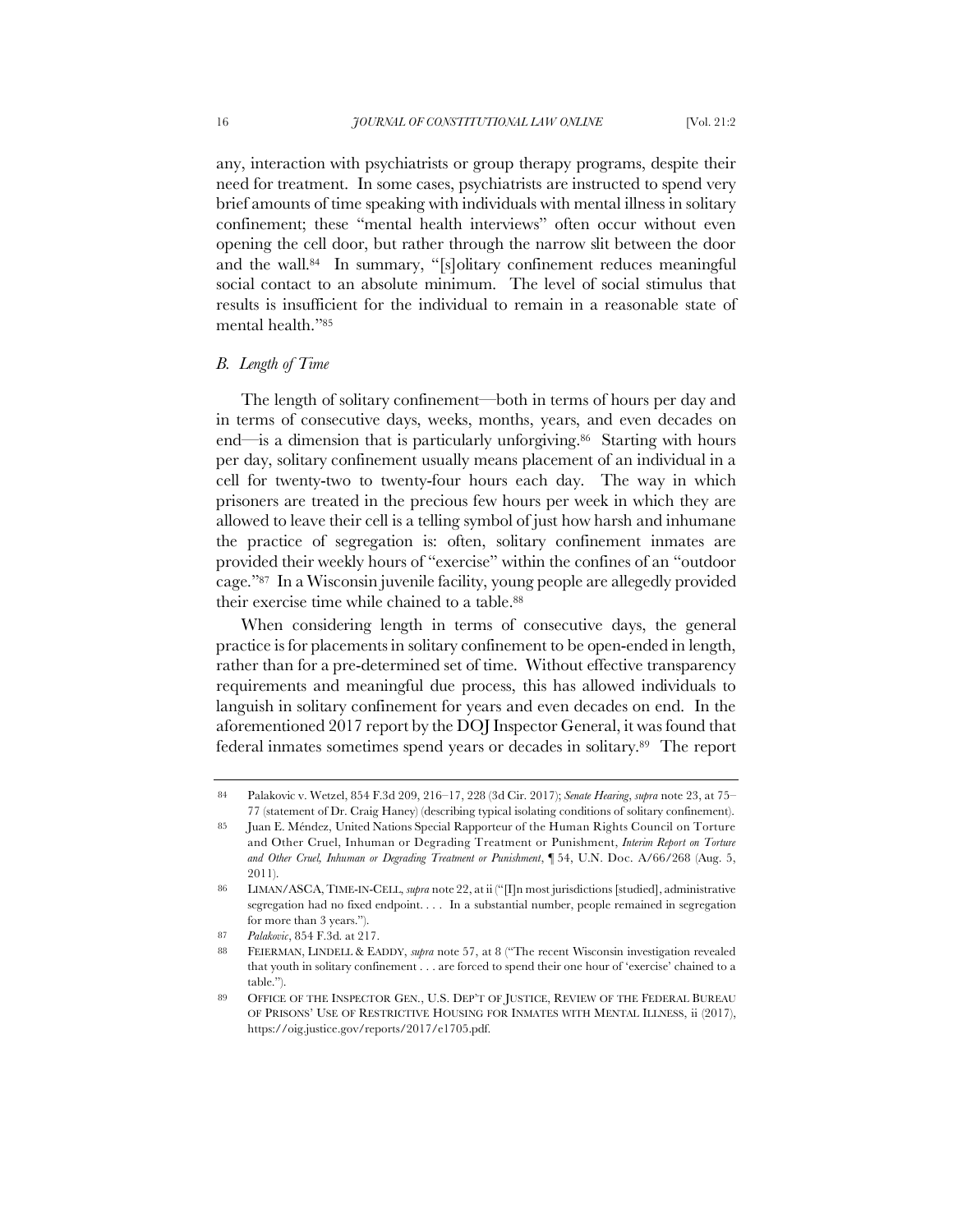noted, for example, that its sample of individuals with mental illness in a supermax facility in Colorado (USP Administrative Maximum Security Facility, or ADX) had been placed in solitary confinement for an average of about sixty-nine months, or almost six years.<sup>90</sup>

# *C. Size*

The unusually small size of solitary confinement cells is the third distinctive feature of segregation. Segregation cells are generally eighty square-feet in size, or less than the size of a parking space and only a little bigger than a king-sized bed.91 This severely limited size is tied to the general barrenness of these cells. Solitary confinement inmates have little beyond a bed closely placed next to a toilet, though some "dry cells" have been known to have no beds, toilets, or sinks at all.92 And these tiny cells become tiny dark boxes; natural light is limited and windows, if any, exist as small slits in the cell doors.<sup>93</sup>

## VI. THE EFFECT ON PRISONERS

## *A. Effect on the General Prison Population*

The conditions themselves are harsh, but the effect of these conditions on prisoners is the most appalling element of solitary confinement. Medical professionals are in near-universal agreement about the psychological harms of solitary confinement. They agree that segregation can cause or exacerbate mental illness for any individual; while some people are more vulnerable than others, studies of segregation show that all people sent to solitary are susceptible to a "significant risk of serious psychological harm."94 And even a short stay in solitary can cause lasting damage: "even a few days of solitary confinement will predictably shift the [brain's] electroencephalogram (EEG) pattern toward an abnormal pattern characteristic of stupor and delirium."<sup>95</sup> Professor Haney, reviewing the literature on solitary, notes that not a single

<sup>90</sup> *Id.* at i–ii, 30.

<sup>91</sup> FEIERMAN, LINDELL & EADDY, *supra* note 57, at 8; Joseph Stromberg, *The Science of Solitary Confinement*, SMITHSONIAN (Feb. 19, 2014), https://www.smithsonianmag.com/sciencenature/science-solitary-confinement-180949793/.

<sup>92</sup> *See, e.g.*, Carimah Townes, *Idaho to Stop Throwing Inmates in Solitary Confinement Cells Without Beds, Sinks or Toilets*, THINKPROGRESS (Sept. 3, 2015, 4:03 PM), https://thinkprogress.org/idaho-to-stopthrowing-inmates-in-solitary-confinement-cells-without-beds-sinks-or-toilets-a9d98eda6719/.

<sup>93</sup> Cloud et al., *supra* note 16, at 19–20.

<sup>94</sup> Haney, *supra* note 20, at 289 ("Prisoners may vary in terms of their vulnerability and resilience in response to this risk [of serious psychological harm], but the risk itself is substantial, and it is typically impossible to determine at the outset of a prisoner's exposure whether and how he or she will survive and at what psychological cost.").

<sup>95</sup> Stuart Grassian, *Psychiatric Effects of Solitary Confinement*, 22 WASH U. J.L. & POLICY 325, 331 (2006).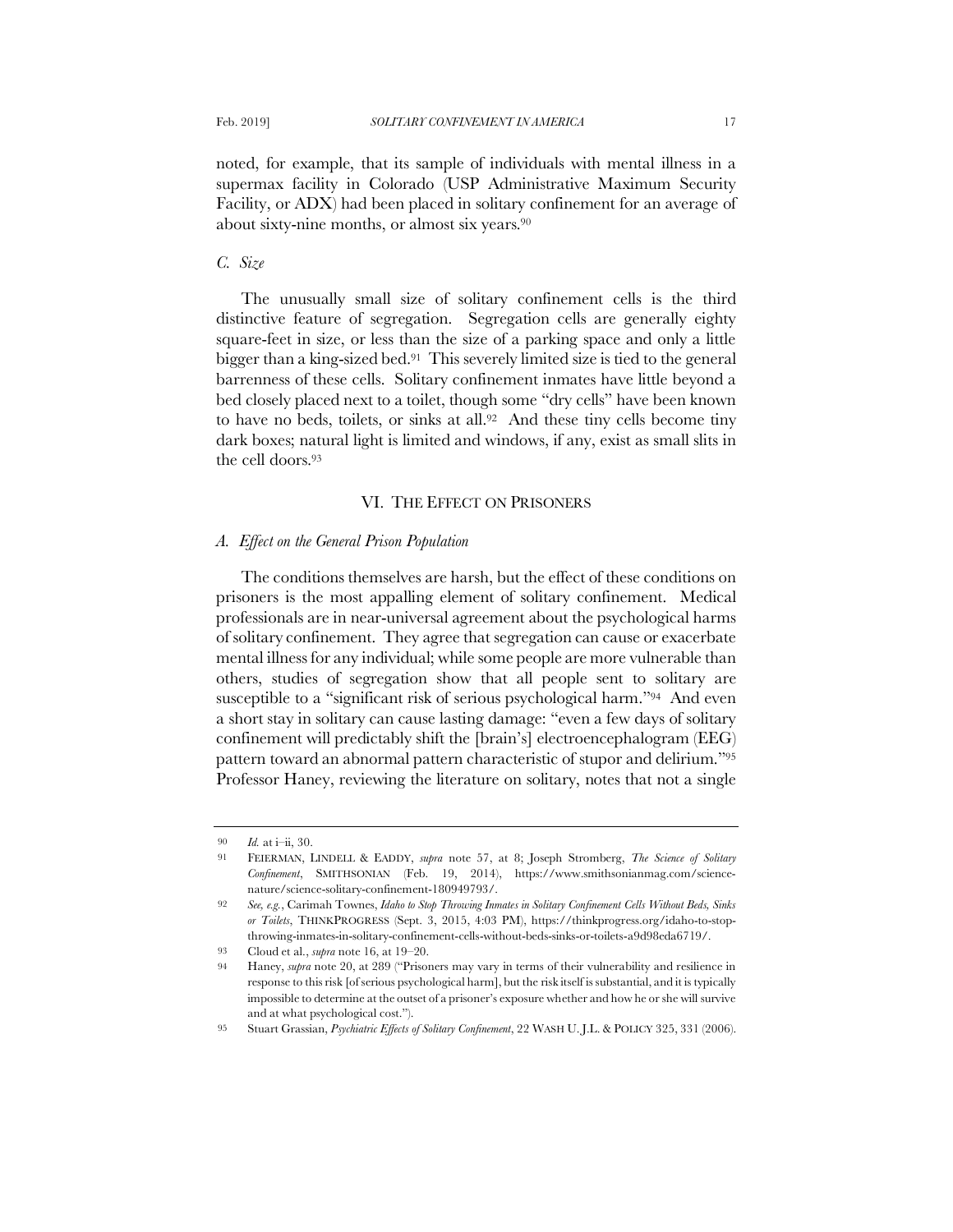study of forced solitary confinement failed to indicate negative psychiatric symptoms after just 10 days.<sup>96</sup> These results of study after study on the effects of segregation are not surprising given what we know about the significance of social interaction on our development: "[M]eaningful social interactions and social connectedness can have a positive effect on people's physical and mental health and, conversely . . . social isolation, in general, can undermine health and psychological well-being."<sup>97</sup>

How this psychological harm manifests itself varies depending on the particular prisoner. Often the harm results in maladaptive behaviors. Many solitary confinement inmates describe losing their appetite, their sense of selfidentity, and their desire to continue living.<sup>98</sup> Without a sense of motivation, often partly due to no clear timeframe for removal from solitary confinement, individuals may face a cycle of negative thoughts and emotions and no outlet for sharing them. Professor Haney's survey of 500 inmates held in solitary found that a majority had depression, heart palpitations, and dizziness, and 41 percent reported hallucinations.99 In his writing and interviews, he describes particularly alarming examples of ways that prisoners respond to their utter isolation: "[Some] smear[] themselves with feces, sit catatonic in puddles of their own urine on the floors of their cells, or shriek wildly and bang their fists or their heads against the walls that contain them."<sup>100</sup>

And sometimes, tragically, the psychological effects lead to self-harm and even suicide. Studies have shown that spending time in solitary confinement associates significantly with instances of self-harm in prison.101 A study by former Harvard Medical School Professor Stuart Grassian, who interviewed hundreds of segregated individuals, found that "roughly a third of solitary inmates were actively psychotic and/or acutely suicidal."102 Professor Haney's study similarly found that 27 percent of the prisoners he interviewed had suicidal thoughts.<sup>103</sup>

<sup>96</sup> Williams v. Sec'y Pa. Dep't of Corr., 848 F.3d 549, 566 (3d Cir. 2017) (citing Craig Haney & Mona Lynch, *Regulating Prisons of the Future: A Psychological Analysis of Supermax and Solitary Confinement*, 23 N.Y.U. REV. L. & SOC. CHANGE 477, 500–01 (1997)).

<sup>97</sup> Haney, *supra* note 20, at 290.

<sup>98</sup> *Id.* at 290–91.

<sup>99</sup> Debra Cassens Weiss, *Solitary Confinement is Associated with Psychological Ills and Self-Harm, Studies Find*, ABA J. (Feb. 24, 2014, 11:45 AM), http://www.abajournal.com/news/article/solitary\_confinement\_is\_associated\_with\_psychologic al\_ills\_and\_self-harm/.

<sup>100</sup> Ruth Marcus, Opinion, *Why Are We Subjecting Our Youths to Solitary Confinement?*, WASH. POST (Oct. 16, 2012), https://www.washingtonpost.com/opinions/ruth-marcus-why-are-we-subjecting-ouryouths-to-solitary-confinement/2012/10/16/76a7bc50-17b6-11e2-9855- 71f2b202721b\_story.html?utm\_term=.3d10ee2eaa8f.

<sup>101</sup> *See, e.g.*, Fatos Kaba et al., *Solitary Confinement and Risk of Self-Harm Among Jail Inmates*, 104 AM.J. PUB. HEALTH 442, 445 (2014) (finding that "acts of self-harm were strongly associated with assignment of inmates to solitary confinement").

<sup>102</sup> Breslow, *supra* note 82 (internal quotation marks omitted).

<sup>103</sup> Weiss, *supra* note 99.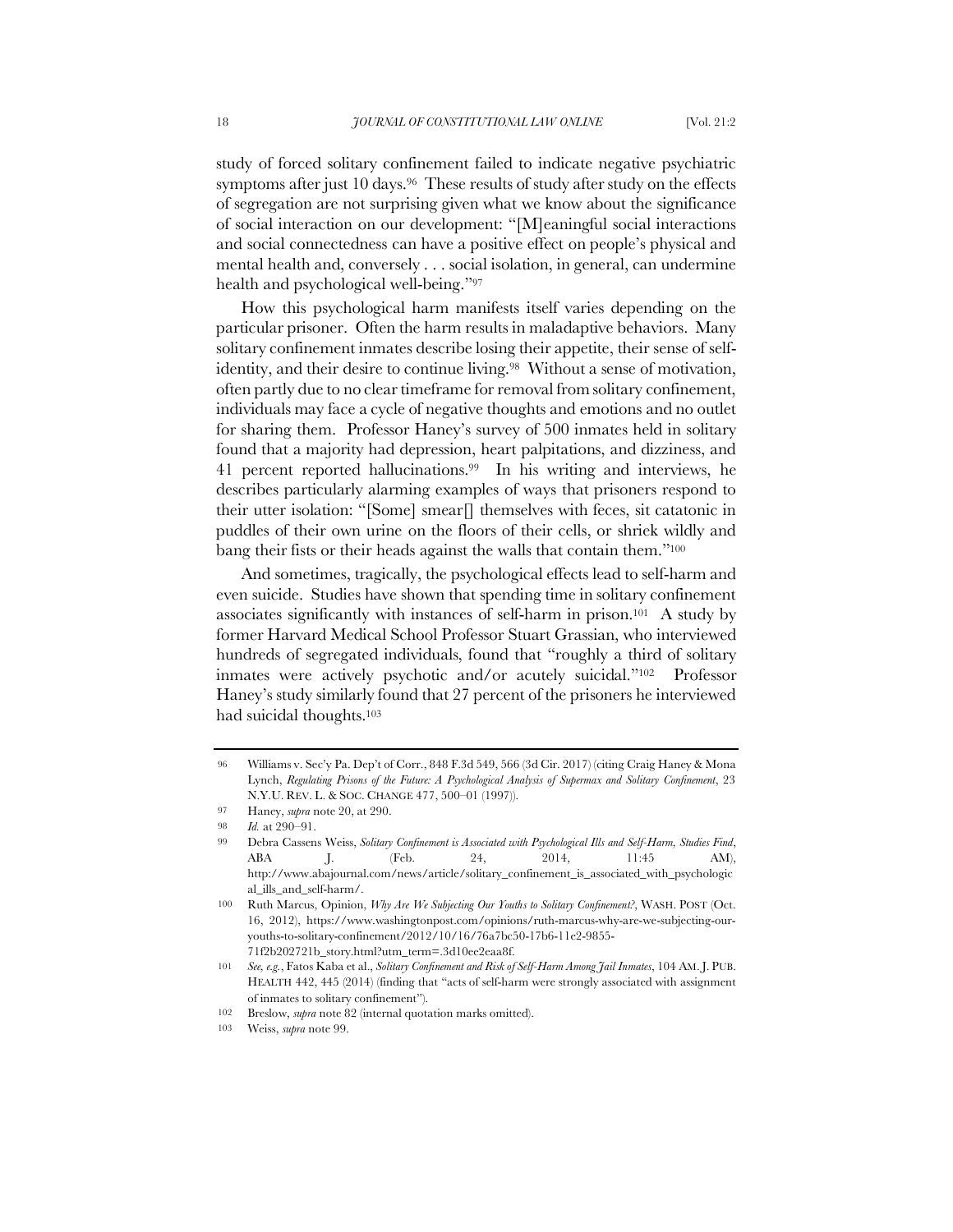#### *B. Effect on Individuals with Serious Mental Illness*

Solitary confinement has a heightened damaging effect on individuals with serious mental illness. A "serious mental illness" is a "major mental disorder (e.g., schizophrenia, bipolar disorder, major depressive disorder) that is usually characterized by psychotic symptoms and/or significant functional impairments."104 Many individuals without mental illness develop an illness while in solitary confinement, but the harm for individuals with preexisting serious mental illness is twofold: the conditions of solitary confinement exacerbate mental health issues, and the lack of adequate mental health care in solitary provides an added setback. As noted during the Senate hearing on solitary confinement, "[w]hile in segregation, inmates with mental illness rarely receive the mental health services that might ameliorate the symptoms of their illness or improve their ability to cope with incarceration."105 Instead, "[m]ental health services in segregation units are typically limited to psychotropic medication, a health care clinician stopping at the cell front to ask how the prisoner is doing (i.e., mental health rounds), and occasional meetings in private with a clinician."<sup>106</sup>

The case of Brandon Palakovic provides an example of the consequences of inadequate mental health treatment. In 2011, Brandon, a young man with several serious mental illnesses, was placed in a Pennsylvania state prison after being convicted of burglary.107 He was accurately diagnosed upon entering the prison system.108 Nonetheless, prison guards repeatedly placed Brandon in solitary confinement for "minor rules violation[s]."<sup>109</sup> Brandon was provided with almost no treatment—no group therapy, and only one-to-two minute mental health interviews across the slit in the steel door of his solitary confinement cell.110 The brevity and form of these conversations was directly ordered by the prison's chief psychologist.111 After about a year of this repeated isolation with sorely inadequate mental health care, Brandon committed suicide, hanging himself while alone in his solitary cell.112 A DOJ Civil Rights Division investigation into the prison found that this pattern of depriving individuals in solitary of critical mental health treatment was a prison-wide issue.<sup>113</sup>

<sup>104</sup> Jeffrey L. Metzner & Jamie Fellner, *Solitary Confinement and Mental Illness in U.S. Prisons: A Challenge for Medical Ethics*, 38 J. AM. ACAD. PSYCHIATRY & L. 104, 104–05 (2010).

<sup>105</sup> *Senate Hearing*, *supra* note 23, at 448.

<sup>106</sup> Metzner & Fellner, *supra* note 104, at 105.

<sup>107</sup> Palakovic v. Wetzel, 854 F.3d 209, 216 (3d Cir. 2017).

<sup>108</sup> *Id.*

<sup>109</sup> Palakovic v. Wetzel, No. 3:14-145, 2015 WL 3937499, at \*1 (W.D. Pa. June 26, 2015).

<sup>110</sup> *Palakovic*, 854 F.3d*.* at 228.

<sup>111</sup> *Id.*

<sup>112</sup> *Id.* at 217.

<sup>113</sup> *See* Letter from Thomas E. Perez, Assistant Attorney General, U.S. Dep't of Justice, & David J. Hickton, U.S. Attorney, U.S. Attorney's Office, to Tom Corbett, Governor of Pa., Findings on the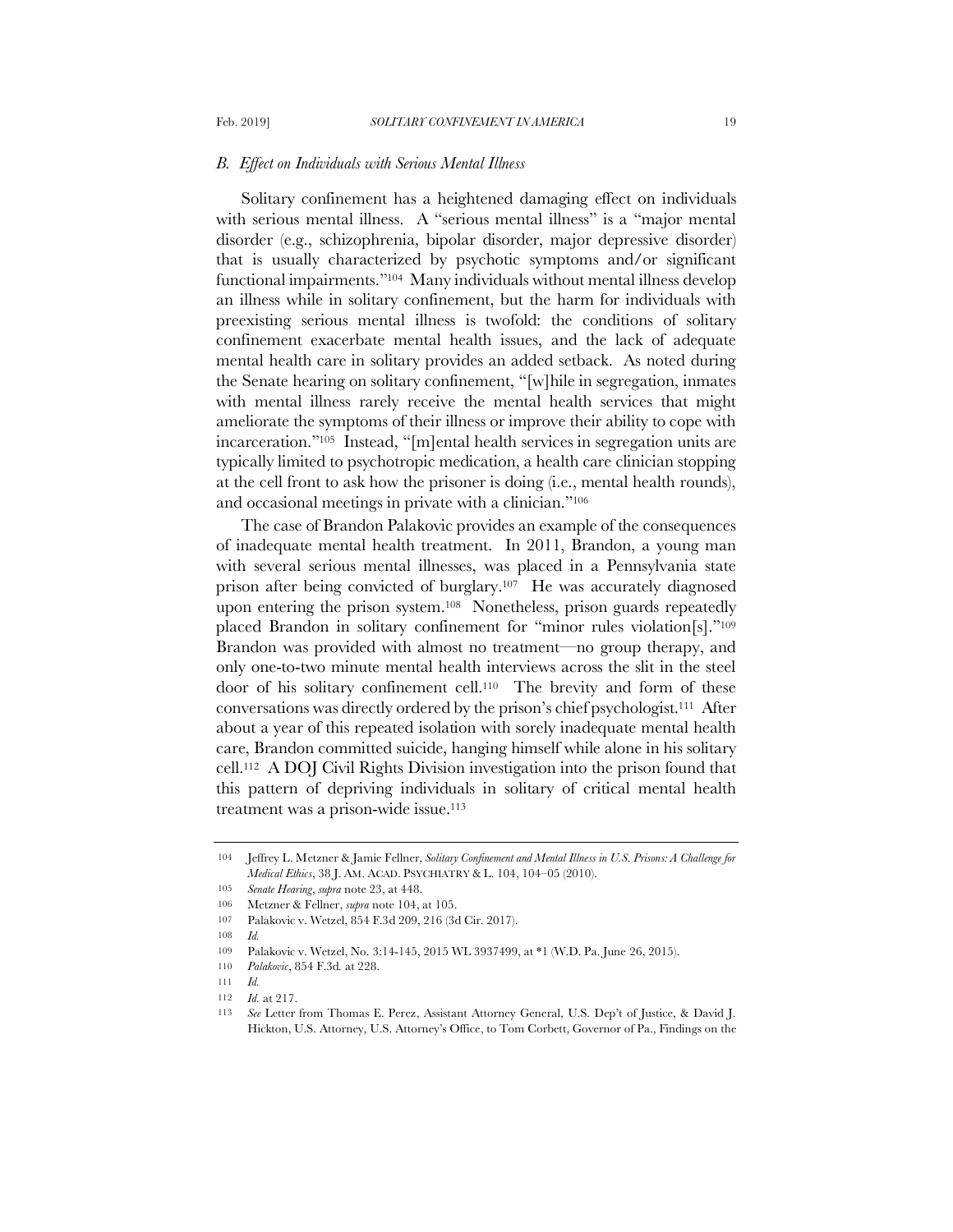# *C. Effect on Youth*

Youths, like individuals with serious mental illness, have an increased vulnerability to the harms of solitary confinement. The harms of segregation are especially detrimental to youths' neurological and social development.<sup>114</sup> Young people are at a pivotal point in development, as the brain is still developing until the mid-20s, and the brain during adolescence reaches a "second period of heightened malleability."115 Because of the heightened neuroplasticity of this time period in one's life, "[a] lack of stimulation or aberrant stimulation" can cause "lasting effects on physical and mental health in adulthood,"<sup>116</sup> meaning solitary confinement is particularly damaging. The social isolation is also a major problem, causing the stunting of social development skills critical to emotional support and gainful employment.<sup>117</sup>

## VII. SOLITARY CONFINEMENT, FIRSTHAND

While there are many law review articles that dissect civil rights violations and consider potential remedies, it is unfortunate that very few feature the unfiltered voices of those who are on the receiving end of the mistreatment. Though the six preceding Parts provide a conceptual overview of what solitary confinement looks like and its effects on prisoners, the perspectives of those who have actually lived in confinement are indispensable. Hearing their voices is the only way to get a real-life sense for whether the punishment is "cruel and unusual" or acceptable in today's society. Some jurists and legal academics ignore narratives like this, arguing that they lack legal relevance. Beyond being wrongly dismissive as a general matter—we are, after all, a "government of the people[,] by the people[,] for the people,"<sup>118</sup> so legitimate insight into how the law affects real people is indispensable—this perspective is particularly improper in the present context. The constitutional analysis asks at its core whether a punishment impermissibly violates a person's dignity, and the only way to make a full determination is by considering the lived experiences of prisoners facing such punishment and deciding whether an attack on our collective dignity is indeed taking place.

Adapted from a number of sources—mostly opinion editorials and a

Investigation of the State Correctional Institution at Cresson and Notice of Expanded Investigation, at 2  $(May \t 31, 2013)$ , https://www.justice.gov/sites/default/files/crt/legacy/2013/06/03/cresson\_findings\_531– 13.pdf.

<sup>114</sup> FEIERMAN, LINDELL & EADDY, *supra* note 57, at 10–13.

<sup>115</sup> *Id.* at 10.

<sup>116</sup> *Id*. at 10–11.

<sup>117</sup> *Id.* at 12.

<sup>118</sup> Abraham Lincoln, Gettysburg Address (Nov. 19, 1863).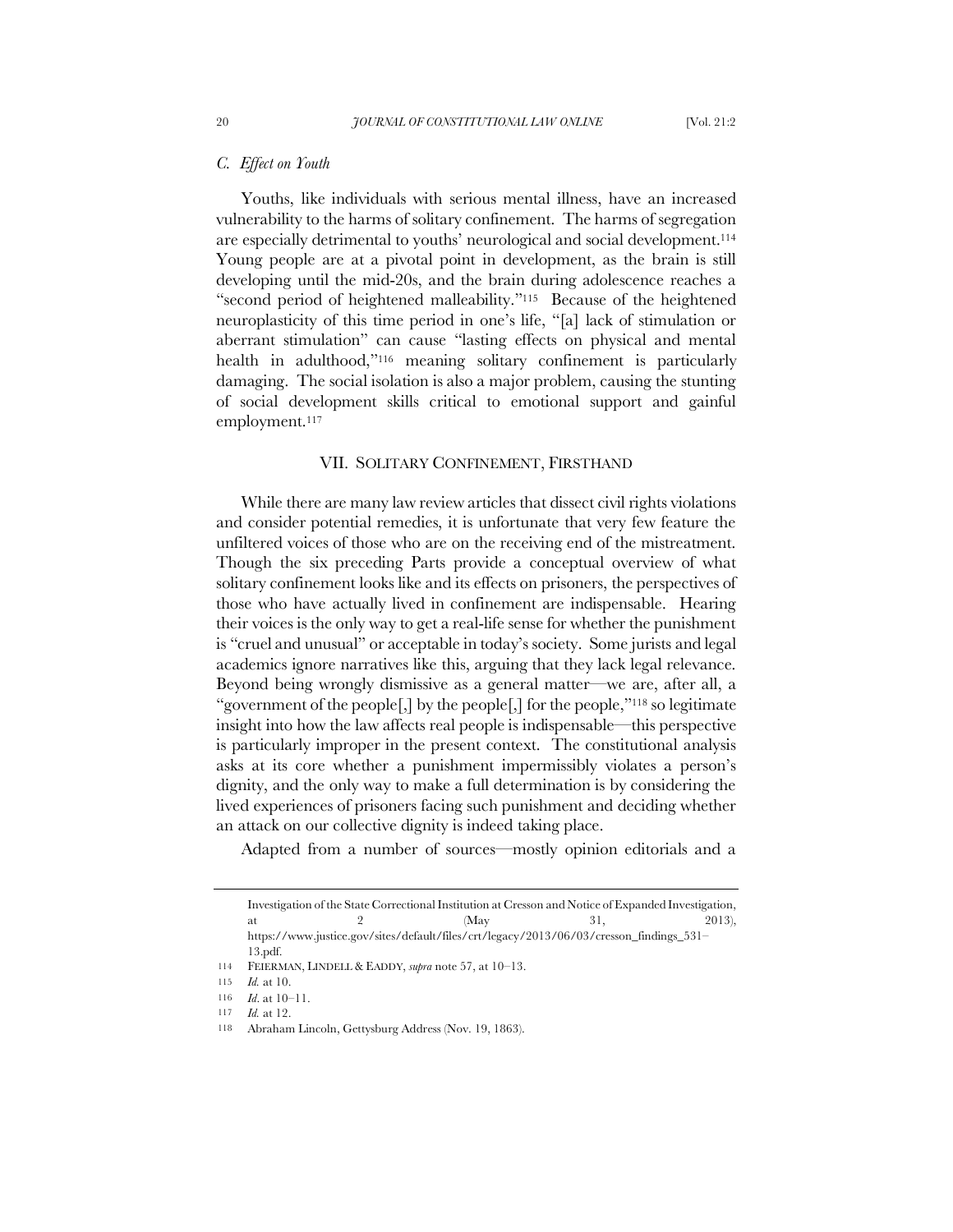book featuring the firsthand accounts of individuals in solitary confinement—see below for snippets of descriptions of solitary confinement by those who have experienced it. Pseudonyms are used in some cases to protect privacy. First, comments especially focused on describing the conditions:

I think [the cell] would . . . look like any other cell. You know, a box. There was a bed—the slab. It was concrete.... There was a stainless steel toilet/sink combo.... The door was solid, without a food slot or window. . . . It looked like a basement because all I could see was brick walls. There was no window at all . . . I couldn't see a clock . . . the only way I really associated any kind of time—I broke down time: morning, afternoon, evening. I broke it down: breakfast, lunch, and dinner. . . .

 $-$  Molly  $\mathrm{L}^{119}$ 

It was all brick walls, metal bed, chrome-looking sink. We was behind a door, not bars. We could see out of the door. There was a little window. You could hear other people screaming out the door, talking to each other. A lot of times it was so loud, people trying to talk to each other.

– Eddie<sup>120</sup>

Next, reflections about people's reactions to these conditions:

Being arrested from school and put into solitary made me not want to go back to school. I kept associating school with being put on hold [for] 72 hours. I had never been in trouble before. I'm not that type of kid, I kind of stay to myself. To be taken from school and put in that situation made me afraid to go to school because any given day they could accuse me of something and I'd have to go back to being alone in that cell for like three days.

 $-$  C.H. 121

The hopelessness and despair . . . is immense. The more time I spend alone, the more I begin to doubt myself, my sanity, my integrity and my identity.

– Anonymous<sup>122</sup>

<sup>119</sup> *Growing Up Locked Down*, *supra* note 83 (alterations and omissions in original).

<sup>120</sup> FEIERMAN, LINDELL & EADDY, *supra* note 57, at 10.

<sup>121</sup> *Id.* at 12 (alteration in original).

<sup>122</sup> Maria Cramer & Jenna Russell, *Advocates: Mass. Unlawfully Isolates Mentally Ill Inmates*, BOS. GLOBE (Dec. 31, 2016), https://www.bostonglobe.com/metro/2016/12/31/massachusetts-unlawfullysending-mentally-ill-inmates-solitary-confinement-prisoner-advocatescharge/cYiQVaNab70z1llVCnC4EP/story.html (omission in original).